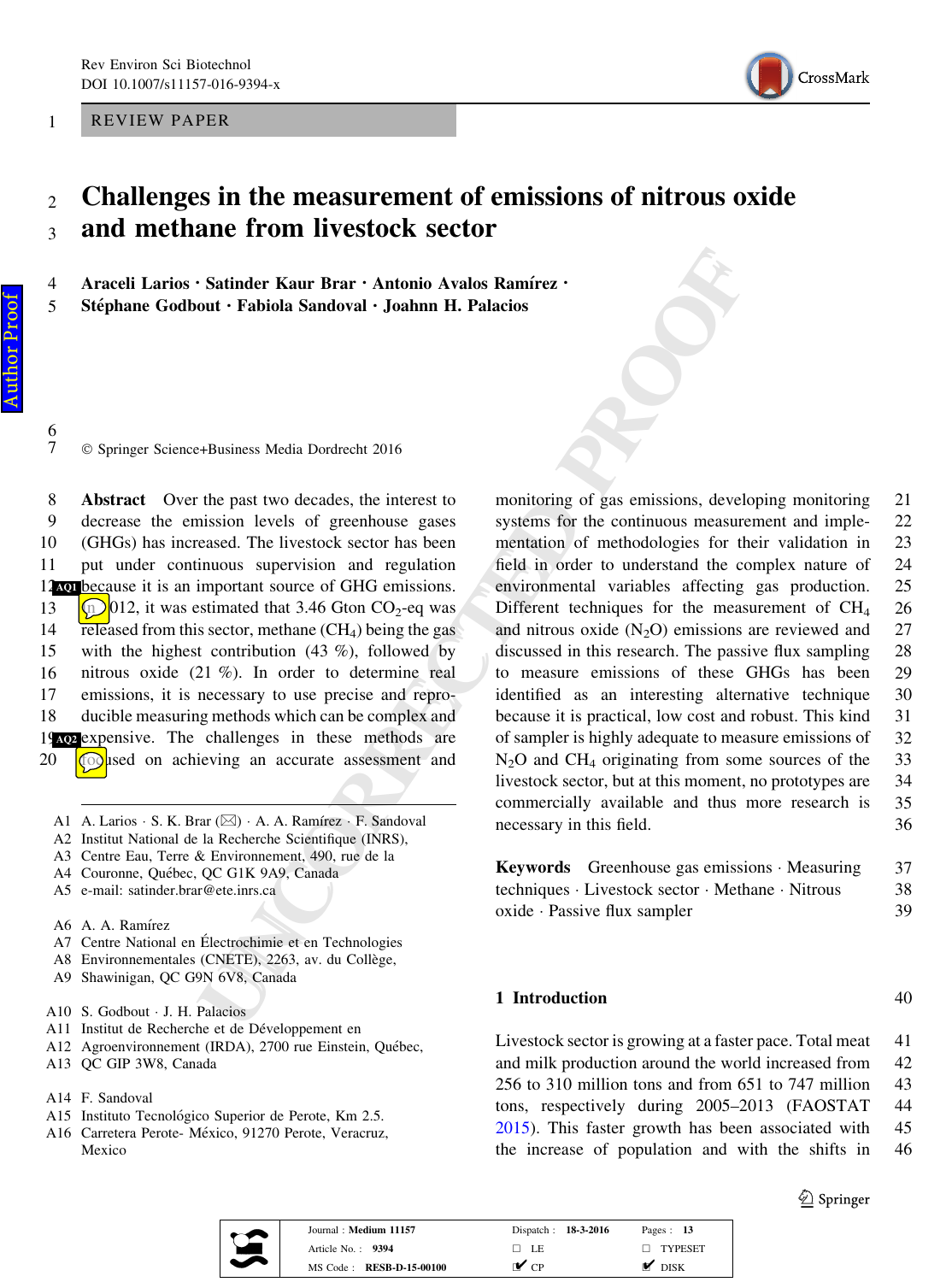livestock sector has been considered as an opportunity for economic growth and poverty reduction in rural areas (Stubbs [2010\)](#page-12-0). However, livestock sector also generates environmental impacts, such as: land degra-dation, loss of biodiversity, spread of infectious

 diseases, and pollution from effluents and GHG emissions. Livestock sector is the main source of GHG emissions from agriculture; in 2012, this sector contributed 65 % of total agricultural GHGs emis- sions. Enteric fermentation and manure left on pasture from grazing livestock are important emission sources, representing 38.6 and 15.4 % of the total agricultural emissions, respectively (FAOSTAT [2014\)](#page-10-0). The manure management, and the manure

63 applied to soils are also sources of GHGs emissions,

47 consumption patterns (Van Beek et al. [2010](#page-12-0)). Thus,

 representing 6.8 and 3.5 %, respectively. The main source of CH <sup>4</sup> emissions is the enteric 66 fermentation and  $CH_4$  is released through ruminant eructation (Murray et al. 1999; Crutzen et al. 2006), 68 whilst  $N_2O$  is mainly produced and released during nitrification and denitrification process from NH 3 present in urine and feces (Monteny et al. 2006 ; Solomon [2007](#page-12-0)). Non-dairy cattle contribute 41 % of total GHGs emissions from livestock sector, followed 73 by production of cattle dairy (20 %), buffaloes (9 %), sheep and goats (6.5 %). The production from other non-ruminant species, such as pigs and poultry contribute 9 and 8 %, respectively (Gerber et al. [2013;](#page-10-0) FAO [2014\)](#page-10-0).

 Livestock production systems vary significantly around the world depending on cultural, socio-eco- nomic and environmental conditions. In general, livestock production systems can be classified as; grazing, confinement and mixed system. The main differences between them are related to the housing type, feeding operations and manure management. In grazing systems, the animals are raised on extensive dry land areas, such as savannas, grasslands, scrub- lands and deserts or in deciduous and evergreen forests areas. These systems exist in 25 % of global land area. Major countries with most land area in grazing systems comprise Australia, China, United States, Brazil and Argentina (Asner et al. [2004;](#page-10-0) Rearte and Pordomingo [2014](#page-12-0)). These systems are used to raise cattle, buffaloes, sheep and goats. In these systems,  $\,$  CH<sub>4</sub> and N<sub>2</sub>O emissions are released directly to the atmosphere as animals are raised in outdoor conditions

2 Springer



| Journal: Medium 11157           | Dispatch: 18-3-2016 | Pages: $13$    |
|---------------------------------|---------------------|----------------|
| Article No. $\therefore$ 9394   | $\Box$ LE           | $\Box$ TYPESET |
| MS Code: <b>RESB-D-15-00100</b> | $\mathcal{C}$       | <b>DISK</b>    |

and their excreta is immediately deposited on the 96 grassland (Asner et al. [2004\)](#page-10-0). 97

In confined animal farming operations, the animals 98 are fattened intensively with concentrated feed, com- 99 plemented with fodder, and crops, such as soybean and 100 corn (Hafla et al. [2013\)](#page-11-0). In these systems, the 101 temperature, air circulation and waste disposal can 102 be controlled. There are separate buildings for non- 103 cattle and cattle production. The non-cattle buildings 104 are mechanically ventilated, such as buildings used to 105 raise pigs and poultry. The buildings for cattle 106 production are naturally ventilated or with a combined 107 system normally referred to as hybrid ventilation 108 (Arogo et al. 2003; Godbout et al. [2012\)](#page-10-0). GHGs 109 emissions from confined system are released to the 110 atmosphere in the air flux exiting the system. These 111 systems are mainly distributed in the East and 112 Southeast Asia, Europe and North America, Southern 113 Brazil and some regions of Mexico, Colombia, 114 Venezuela, Nigeria, and Australia. 115

be controlled. There are separate built<br>agriculture; in 2012, this sector are mechanically ventilated, such as a<br>different and cattle production. The non-<br>agricultural GHGs emissions are mechanically ventilated, such as b The mixed systems are commonly used to raise 116 ruminants around the world in intensive and extensive 117 mode producing about 75 % of milk and 60 % of meat 118 from ruminants around the world (Herrero et al. [2010](#page-11-0)). 119 These systems are characterized by integration of 120 livestock and arable crop production. The animals are 121 maintained in farms near land crops, where they are 122 fed mostly on grass and non-food biomasses obtained 123 from maize, millet, rice, and sorghum crops, and 124 manure is used as organic fertilizer on land crops. 125 Arogo et al.  $(2003)$  $(2003)$  has estimated that 64 % of global 126 CH <sup>4</sup> emissions from enteric fermentation are issued 127 from mixed systems, whereas grazing systems gener- 128 ate 34 %. 129

## 2 Basic principle on the measurement of GHGs 130 emissions 131

As emissions represent mass of a gas released by a 132 source per unit of time, the measurement of GHGs 133 emission generally requires techniques and instru- 134 ments to measure the concentration of gas (s) target; 135 and the air exchange rate or the vertical and horizontal 136 flux from a specific area. The measurement of gas 137 concentration can be done by direct detection in situ 138 using sensors or gas analyzer or by applying tech- 139 niques of sampling for after to measure gas concen- 140 tration in laboratory or in mobile unites installed in 141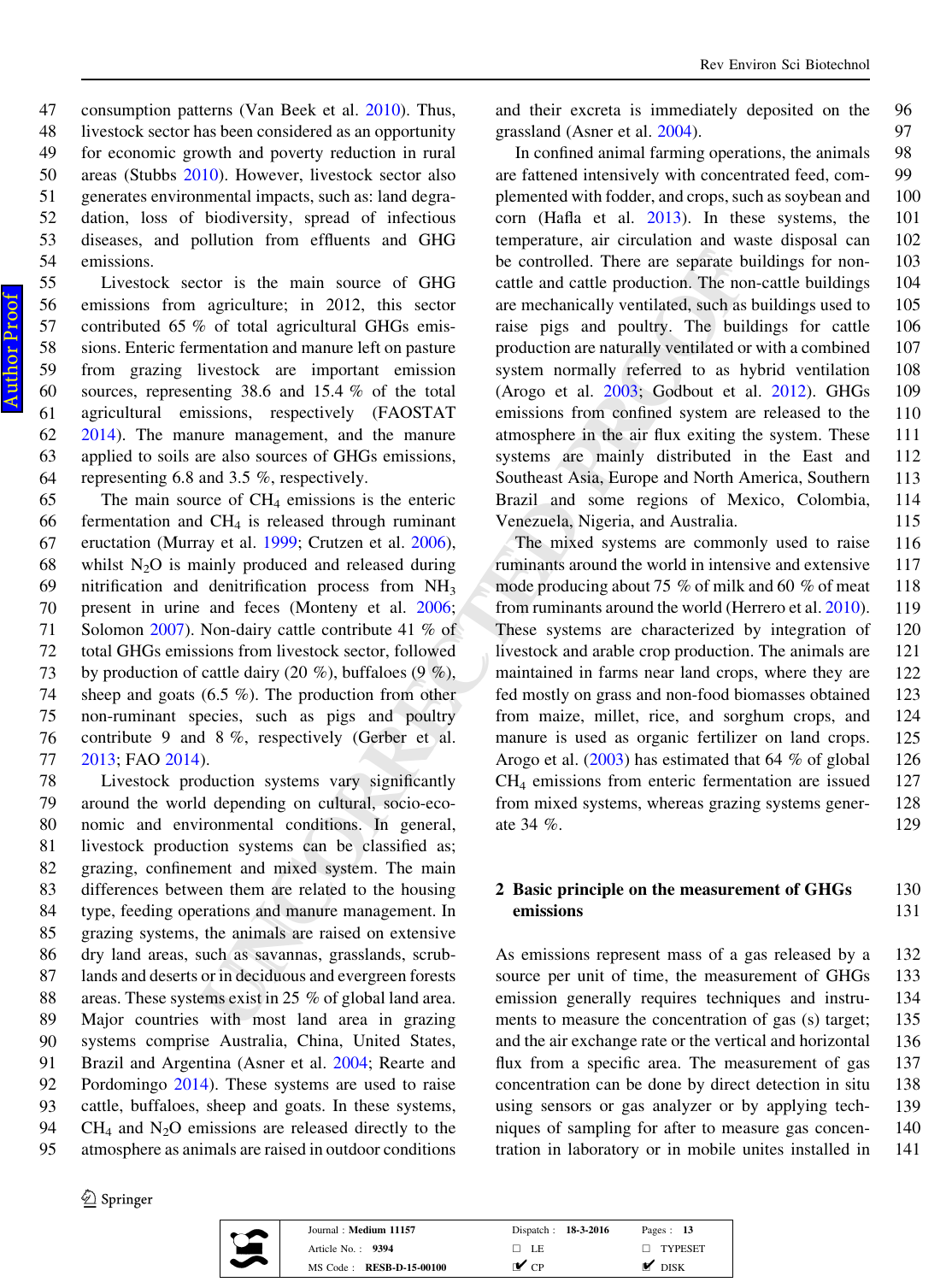<span id="page-2-0"></span> field. In next sessions a brief description of current techniques to measure gas concentration and air velocity is done. After the measurement of gas concentration and air flux, specific equations are used to quantify GHGs emissions depending with the 4<sup>7</sup> sos strategy and techniques selected. The Table 1  $\Diamond$  scribes some equations reported for the estimation 149 of GHGs emission (Peu et al. [1999](#page-11-0); Laguë et al. [2005](#page-11-0); Zhang et al. [2005;](#page-12-0) Sneath et al. [2006](#page-12-0); Amon et al. [2007;](#page-10-0) Ngwabie et al. [2009](#page-11-0); Wu et al. [2012](#page-12-0); Zhu et al. 152 [2014\)](#page-12-0).

## 153 2.1 Techniques to measure gas concentration

154 2.1.1 Direct detection by using sensors and analyzers

 Electrochemical, amperometric, or electronic sensors are commonly used for direct detection of gases. 157 However, specific sensors to measure  $CH_4$  and  $N_2O$  emission have important limitations. In the case of CH <sup>4</sup>, its inertness difficult electrochemical reactions due to its high tolerance to oxidation at lower temperatures. It has been found that the strong C-H 162 bond requires high temperatures of around 400 °C for its detection (Kamieniak et al. 2015). For the detection of N <sup>2</sup>O, some biosensors using denitrification-enzyme nitrous-oxide reductase have been reported, but the upper value of detection range is around 1 mM. This 167 sensitivity is unsuitable to measure  $N_2O$  at atmo- spheric concentration where a sensitivity in ppb is necessary (Tsugawa et al. 2012). Thus, the use of sensors for CH <sup>4</sup> and N <sup>2</sup>O has been so far limited.

 On the other hand, open-path analyzers, such as the LI-7500A and LI-7700 analyzer based on wavelength modulation spectroscopy, have been reported for direct detection of CH <sup>4</sup> concentrations with an appro- priate resolution at 10 Hz for continuous measurement in field. (Felber et al. 2015). Also, new fast response analysers based on tunable diode laser (TDL) and quantum cascade laser (QCL) has been developed for 179 N <sup>2</sup>O measurements under field conditions (Rannik et al. [2015\)](#page-11-0). A description on the basic work principle and some specification of gas analyzers is given in Sect. [2.1.4](#page-4-0) .

### 183 2.1.2 Active and passive sampling

184 When direct detection of GHGs is not possible, air 185 samples are collected by using active or passive

on (Peu et al. 2005; Anapuč et al. 2005; analytical methods are required to detections;<br>55; Sneath et al. 2006; Amon et al. concentration of the gas in a sloot time at all concentration of the sampling is that the using t sampling for subsequent analysis in laboratory or in 186 mobile units to measure gas concentration (Viguria 187 et al. [2015\)](#page-12-0). Different sampling strategies can be 188 applied to collect air samples by using automatic 189 sampling systems, glass tubes, gas sampling bags or 190 diffusive devices. As the quantity of material collected 191 with gas sampling devices is often small, sensitive 192 analytical methods are required to detect and measure 193 concentration of the gas in a short time after collection. 194 A limitation of the sampling is that the gases can react 195 with dust particles, moisture and other compounds. In 196 some case, the gas containers can alter the chemical 197 composition of the target gas and result in an 198 erroneous estimate of the concentration (Lodge Jr 199 [1988\)](#page-11-0). Active sampling generally requires pumps to 200 pull air towards a collecting device for direct or 201 indirect measuring. Active sampling has being used to 202 estimate  $CH_4$  and  $N_2O$  in different studies (Lague et al. 203 [2005;](#page-11-0) Zhang et al. [2005;](#page-12-0) Sneath et al. [2006;](#page-12-0) Amon 204 et al. 2007). Some considerations, when active sam- 205 pling is used should be taken into account. For 206 example, when automatic sampling units are used, 207 the tubes used to transport the sampler need to avoid 208 water condensation. The sampling frequency is 209 defined depending upon the variability of the gas 210 target and the required accuracy. It is considered that 211 long measurement time is required to reach a correct 212 estimation of gas emission, because there are signif- 213 icant variations in gas concentrations and air exchange 214 rates. Zhu et al. [\(2014](#page-12-0)), have proposed a methodology 215 for a minimum continuous sampling period of 3 days, 216 taking air samples during each hour to capture the 217 diurnal variations of  $CH_4$  and  $N_2O$  emission. Barton 218 et al. (2015), reported a wide range analysis of the 219 uncertainties produced in  $N_2O$  emission estimation 220 when the sampling frequency is not correctly defined. 221 On the other hand, passive sampler or passive flux 222 samplers are considered an appropriate tool for longer 223 sampling periods. In the case of NH<sub>3</sub> emission, these 224 samplers has been widely used in agricultural sources 225 (Mosquera et al. [2003;](#page-11-0) Dore et al. [2004\)](#page-10-0). However, 226 these devices have not been reported to sample CH 227 and  $N_2O$  emissions to date. Thus, although direct 228 detection using portable gas analyzer is an innovative 229 alternative to measure gas emission, it is important to 230 evaluate and report the costs for your application, the 231 lifetime of the analyzers and the feasibility to measure 232  $CH<sub>4</sub>$  and N<sub>2</sub>O emissions at different points. Likewise, 233 sampling strategies need to be appropriately defined 234



| Journal: Medium 11157           | Dispatch: 18-3-2016 | Pages: $13$ |
|---------------------------------|---------------------|-------------|
| Article No.: 9394               | □ LE                | TYPESET     |
| MS Code: <b>RESB-D-15-00100</b> | г✔ ср               | <b>DISK</b> |

 $\textcircled{2}$  Springer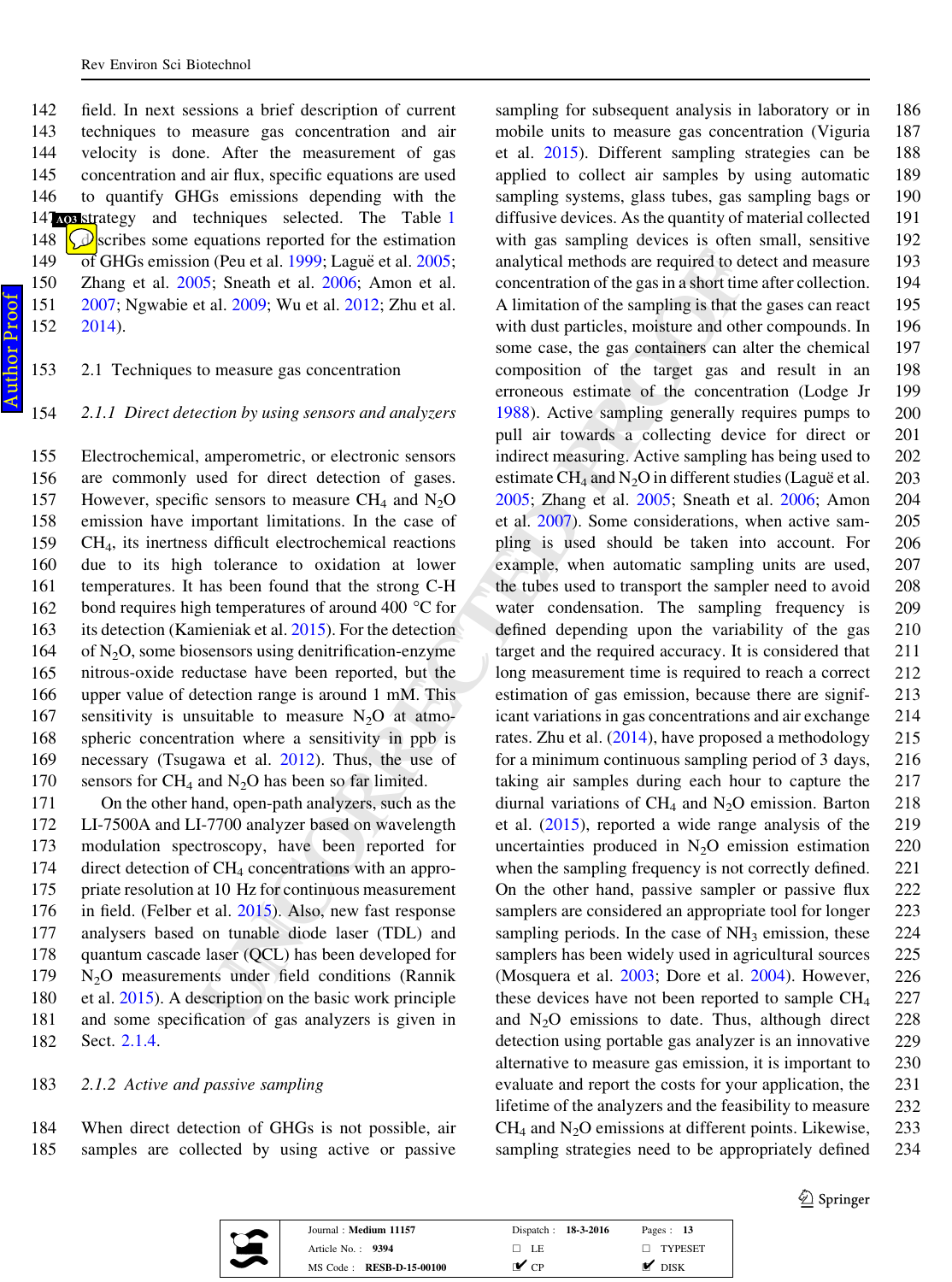<span id="page-3-0"></span>Table 1 Equations proposed to quantify GHGs emissions using different techniques of measuring

| Dynamic chambers<br>(Aneja et al. 2006) | $\frac{dC}{dt} = \left(\frac{q[C_{air}]}{V} + \frac{JA}{V}\right) - (C)\left(\frac{LA_w}{V} + \frac{q}{V}\right) - R$ | $C =$ concentration of gas inside the chamber (ppbV)                                                                                                                                |
|-----------------------------------------|-----------------------------------------------------------------------------------------------------------------------|-------------------------------------------------------------------------------------------------------------------------------------------------------------------------------------|
|                                         |                                                                                                                       | $C_{air}$ = concentration of gas in carrier air (ppbV)                                                                                                                              |
|                                         |                                                                                                                       | $q =$ flow rate of compressed air through the chamber (L/min)                                                                                                                       |
|                                         |                                                                                                                       | $V =$ volume of the chamber (L)                                                                                                                                                     |
|                                         |                                                                                                                       | $A =$ emission surface area covered by chamber (m <sup>2</sup> )                                                                                                                    |
|                                         |                                                                                                                       | $A_w$ = inner surface area of the chamber of inner and upper wall<br>surfaces $(m^2)$                                                                                               |
|                                         |                                                                                                                       | $t =$ time (s)                                                                                                                                                                      |
|                                         |                                                                                                                       | $L =$ total loss of gas in the chamber per unit area (m min <sup>-1</sup> ) due<br>to reaction with inner and upper walls of the chamber                                            |
|                                         |                                                                                                                       | $R =$ gas phase reactions inside the chamber                                                                                                                                        |
|                                         |                                                                                                                       | $J =$ emission flux per unit area (µg [gas] m <sup>-2</sup> s <sup>-1</sup> )                                                                                                       |
| Static chambers                         | $F=(C_o-C_i)\frac{v}{t}$                                                                                              | $C_o - C_i$ = concentration outlet and inlet air (µg m <sup>-3</sup> )                                                                                                              |
| (Misselbrook et al.<br>2005)            |                                                                                                                       | $v =$ the volume or air drawn through the tunnel in the sampling<br>period $(m^3/s)$                                                                                                |
|                                         |                                                                                                                       | $t =$ time (s)                                                                                                                                                                      |
| Tracer gas (Zhang                       | $V \frac{dC}{dt} + Q \cdot C = Q \cdot C_e + F$                                                                       | $V =$ effective volume of the enclosure $(m3)$                                                                                                                                      |
| et al. 2005)                            |                                                                                                                       | $Q =$ air volume flow rate through the enclosure (m <sup>3</sup> /s)                                                                                                                |
|                                         |                                                                                                                       | $C =$ internal concentration of tracer gas at time (t)                                                                                                                              |
|                                         |                                                                                                                       | $C_e$ = concentration of tracer gas in the atmosphere                                                                                                                               |
|                                         |                                                                                                                       | $F =$ tracer injection flow rate (m/s)                                                                                                                                              |
|                                         |                                                                                                                       | $t =$ time (s)                                                                                                                                                                      |
| Micrometeorological                     |                                                                                                                       | $x =$ distance the wind travels across the pond (m)                                                                                                                                 |
| (Khan et al. 1997)                      | $F_v = \frac{1}{x} \sum_{z_o}^{z_p} u_z \cdot (C_{lz} - C_{wz}) \cdot \Delta z$                                       | $u_z$ = mean wind speed (ms <sup>-1</sup> ) at height z (m)                                                                                                                         |
|                                         |                                                                                                                       | $(C_{lz} - C_{wz})$ = windward (background) and leeward gas<br>concentrations                                                                                                       |
|                                         |                                                                                                                       | $z_o$ = roughness length (the height at which $u_{zo} = 0$ )                                                                                                                        |
|                                         |                                                                                                                       | $z_p$ = height at which the gas concentration, assumed not be<br>affected by the pond $(zp = 3.6 \text{ m})$                                                                        |
|                                         |                                                                                                                       | $z =$ height (m)                                                                                                                                                                    |
| Livestock buildings                     | $E_{GHG}=\left(C_{out}-C_{in}\right)\times\frac{Q}{N_a}\times\frac{P_{atm}-P_v}{287\times T}$                         | $E_{GHG} = \text{CO}_2$ , CH <sub>4</sub> or N <sub>2</sub> O emissions (g yr <sup>-1</sup> animal <sup>-1</sup> )                                                                  |
| (Godbout et al. 2012)                   | $\times \frac{M_{GHG}}{M_{air}} \times 525.6$                                                                         | $C_{out}$ = exhaust gas concentration from the animal space (ppmv)                                                                                                                  |
|                                         |                                                                                                                       | $C_{in}$ = income gas concentration from the animal space (ppmv)                                                                                                                    |
|                                         |                                                                                                                       | $Q =$ Average room air exchange rate (m <sup>3</sup> air min <sup>-1</sup> )                                                                                                        |
|                                         |                                                                                                                       | $Na =$ Number of animals in the room                                                                                                                                                |
|                                         |                                                                                                                       | $P_{atm} - P_v =$ atmospheric pressure at sea level and the vapor<br>pressure (Pa)                                                                                                  |
|                                         |                                                                                                                       | $T =$ temperature $(K)$                                                                                                                                                             |
|                                         |                                                                                                                       | $M_{GHG}$ = characterize the molar masses of CO <sub>2</sub> (44 g mol <sup>-1</sup> ),<br>CH <sub>4</sub> (16 g mol <sup>-1</sup> ), or N <sub>2</sub> O (44 g mol <sup>-1</sup> ) |
|                                         |                                                                                                                       | $M_{air}$ = molar mass of air (29 g mol <sup>-1</sup> )                                                                                                                             |
|                                         |                                                                                                                       | $287 =$ is the thermodynamic constant of air (J kg <sup>-1</sup> K <sup>-1</sup> )                                                                                                  |
|                                         |                                                                                                                       | 525.6 = conversion factor (mg min <sup>-1</sup> to g $yr^{-1}$ )                                                                                                                    |
|                                         |                                                                                                                       |                                                                                                                                                                                     |

 $\underline{\textcircled{\tiny 2}}$  Springer



| Journal: Medium 11157           | Dispatch: 18-3-2016      | Pages: $13$       |
|---------------------------------|--------------------------|-------------------|
| Article No. $\cdot$ 9394        | $\Box$ LE                | $\Box$ TYPESET    |
| MS Code: <b>RESB-D-15-00100</b> | $\mathbf{v}_{\text{cp}}$ | $\mathbf{M}$ DISK |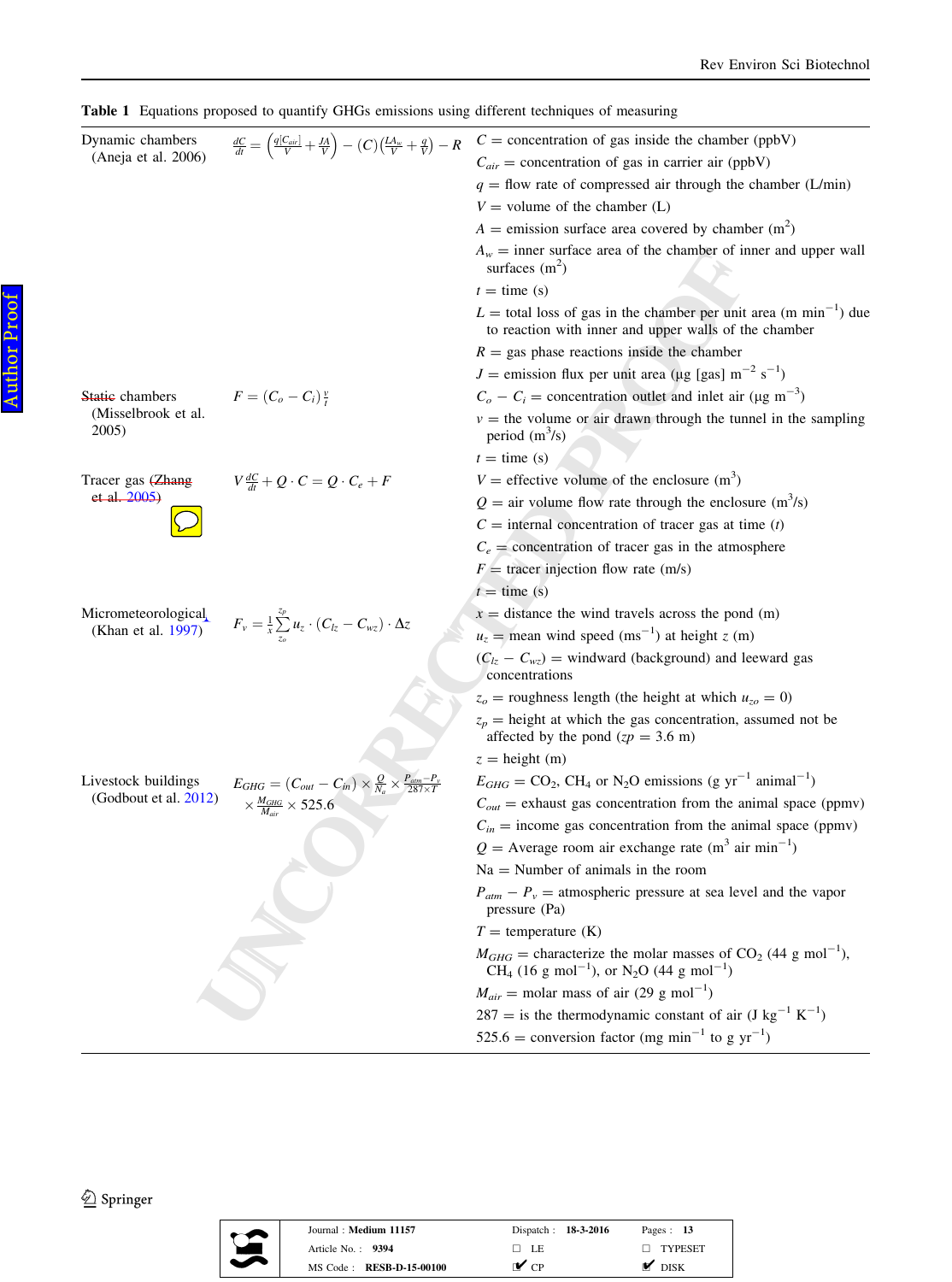<span id="page-4-0"></span>235 and compared with direct detection or measurement to 236 estimate the uncertainty, representation and 237 feasibility.

#### 238 2.1.3 Gas chromatography

Author ProofAuthor Proo  As mentioned previously, the measurement of GHGs emission requires instruments to measure gas concen-241 tration. Gas chromatography with selective detectors, Fourier transform infrared spectroscopy (FTIR) and photoacoustic spectroscopy (PAS) are the techniques usually reported. Gas chromatography with flame ionization detector (FID) is the most common tech-246 nique used to measure  $CH_4$  concentrations at a<br>247 detection level of 0.01 ppmv for most of the time detection level of 0.01 ppmv for most of the time 248 depending on the equipment used (Zhou et al. [2003](#page-12-0); 249 Zhu et al. [2014](#page-12-0)). In the case of  $N_2O$  quantification, an electron capture detector (ECD) is commonly used at a detection level of 0.030 ppmv (Rapson and Dacres **202**14). Gas chromatography requires carrier gases,  $\sqrt{\ln \ln x}$  as zero grade nitrogen. In some case, impurities from these gases interfere with the detection of ECD (Rapson and Dacres 2014).

 To measure GHGs concentrations directly in the field using GC, a mobile laboratory with temperature control is necessary. The mobile laboratory is equipped with GC analyzer, air pumps, and thermo- couples to monitor the temperature in ducts, inside and outside the laboratory. Gas chromatographic analysis requires commonly 5 min and a turnover of less than 7 min between analyses. A data logger controlled by the computer of the GC is used to acquire and archive various parameters measured during periods of anal- ysis (Godbout et al. 2012; Rapson and Dacres 2014). Although, gas chromatography permits the measure- ment of GHGs concentration in the field, the require- ments limit its application to a small number of sampling sites. However, when samples are collected in field to analyze after in the laboratory; gas chromatography permits the measurement of gas samples from different sampling points. The analysis of gas concentration in laboratory using gas chro- matography is considered as an alternative strategy, but not reports comparing the accuracy of sampling in field and in the laboratory were identified during this 278 review.

#### 2.1.4 Spectroscopic techniques 279

eviously, the measurement of GHGs<br>
instruments to measurement of GHGs<br>
instructions. In<br>
instructions of measurement of GHGs<br>
instructions of measurement of CHGs<br>
instructions of measurement such and<br>
instructions of measu Spectroscopy is another technique used to measure gas 280 concentration; the concentration is determined by the 281 absorption of radiation when it is transmitted through 282 the air sampler. Infrared, photoacoustic and laser 283 spectroscopy have been used to measure  $CO_2$ ,  $N_2O$ , 284 CH <sup>4</sup>, H <sup>2</sup>O and CO concentrations. Infrared spec- 285 troscopy (IR) is based on irradiation of a sample with 286 IR radiation source, which causes specific resonant 287 frequencies, depending upon the types of molecular 288 bonds present in the sample (Kamieniak et al. [2015](#page-11-0)). 289 IR uses closed or open path Fourier transform infrared 290 spectrometer (FTIR) to simultaneously measure the 291 concentration of different gases with a frequency of 292 few seconds or minutes (Järvi et al. [2009;](#page-11-0) Kroon et al. 293 [2010;](#page-11-0) Detto et al. 2011; McDermitt et al. [2011;](#page-11-0) Rapson 294 and Dacres 2014). The spectral region used to measure 295  $N_2O$  and  $CH_4$  is around 2188–2224 and 296  $1500-7425$  cm<sup>-1</sup>, respectively. The detection limit 297 depends on the sensitivity of the instrument used. For 298 example, Grutter ([2003\)](#page-11-0) reported a detection limit of 299  $0.024$  and  $0.003$  ppm for CH<sub>4</sub> and N<sub>2</sub>O, respectively; 300 while Ngwabie et al.  $(2009)$  $(2009)$  reported 0.4 ppm for  $CH<sub>4</sub>$ 301 and 0.03 ppm for  $N_2O$ . The main drawbacks of FTIR  $302$ and other spectroscopy techniques, such as laser 303 spectroscopy are higher cost and energy requirements. 304 Also, the overestimation or underestimation of gas 305 concentration caused by the interference of non-target 306 gases is other drawback. This interference is generated 307 by overlap spectra of several gases. For example, N 2 O 308 spectra can present interferences with CH <sup>4</sup>, H <sup>2</sup>O, CO 309 and CO and generate relative errors of 0.1–3 % 310 (Grutter [2003\)](#page-11-0). Currently, portable analyzers based 311 on infrared spectroscopy (FTIR) are being used to 312 direct detection on CH <sup>4</sup>. However, the use of these 313 analyzer types to detect  $N_2O$  in field was no identified. 314

Laser spectroscopy is another technique to quantify 315 gas concentration. This technique is based on the use 316 of optical parametric oscillator or a quantum cascade 317 laser (QCL) as radiation source. These laser sources 318 emit light in the mid-IR range, where the molecules 319 have higher absorption coefficients. Laser spec- 320 troscopy is considered the more selective technique 321 for the identification of components from a gaseous 322 mixture, due to its high radiation, narrow line width 323 and high spectral resolution (Köhring et al. [2015](#page-11-0)). 324



| Journal: Medium 11157           | Dispatch: 18-3-2016      | Pages: 13         |
|---------------------------------|--------------------------|-------------------|
| Article No.: 9394               | $\Box$ LE                | $\Box$ TYPESET    |
| MS Code: <b>RESB-D-15-00100</b> | $\mathbf{v}_{\text{CP}}$ | $\mathbf{M}$ DISK |

 $\bigcirc$  Springer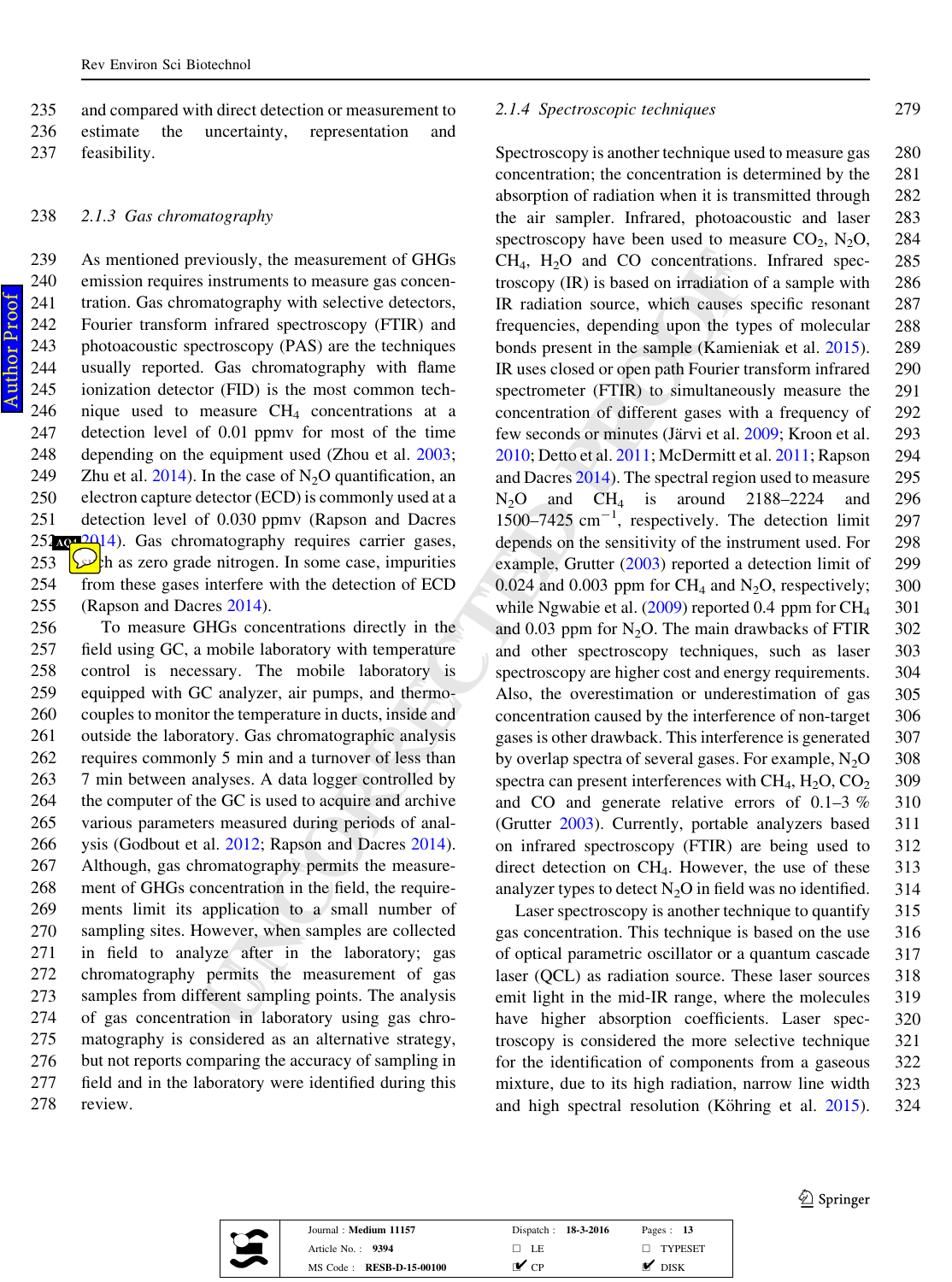However, the application of this technique to measure GHGs emissions in field is even limited. Recently, the combination of laser and infrared spectroscopy was 328 reported by Tao et al.  $(2015)$  $(2015)$ . They developed an open- path, multiple trace gas mobile by integrating indi-330 vidual open-path analyzers to detect  $CO_2$ ,  $CH_4$ ,  $N_2O$ , 331  $H<sub>2</sub>O$ , NH<sub>3</sub> and CO simultaneously at 10 Hz. This analyzer provides a lightweight, compact and low- power alternative to the closed-path sensors. However, they concluded that more experiments are needed to verify the precision and calibration of this new analyzer while driving, because the power consump- tion is from a mobile platform. Also, the optimization of the sampling strategy for mobile-based measure- ments is necessary in order to quantify emissions accurately.

is a lightweight, compact and low-<br>conducting long term measurement to the closed-path sensor, However, suggested.<br>
to the closed-path sensor, However, suggested.<br>
Had more experiments are needed to<br>
into the power consum Photoacoustic spectroscopy (PAS) is another tech- nique used to quantify gas concentration. It is based on the generation and detection of radiation and the resonant absorption (Rocha et al. 2012). In this technique, a quantum-cascade laser is used as light source. The difference between PAS and laser spec- troscopy is that the samples are exposed to a modu- lated radiation and the acoustic waves resulting from the absorption of laser radiation produce a sound (photoacoustic effect) which is detected by highly sensitive coupled microphones. These microphones convert the sound signal into an electric signal, which is filtered and detected by an amplifier. Photoacoustic spectroscopy has been used to quantify the concen- tration of several gases in a range of ppbv and sub-356 ppbv. In the case of CH<sub>4</sub> and N<sub>2</sub>O, the detection limit is around 30 and 7 ppb, respectively (Kang et al. 2014 ; 358 Rapson and Dacres  $2014$ ; Köhring et al. 2015). It can be a limiting factor when higher sensitivity is required. The main advantage of PAS detection is that can be portable and to work at atmospheric pressure. PAS is considered a cost efficiency technique with mobility possibility for a continuous measurement (Kang et al. [2014\)](#page-11-0). However in some case, PAS can overestimate 365  $N_2$ O fluxes by 13.6 % in relation to GC due to 366 humidity interference in  $CO_2$ , CH<sub>4</sub> and N<sub>2</sub>O measure-ments (Nicoloso et al. 2013).

 Thus, there is a wide range of techniques to quantify gas concentration, Kamieniak et al. ([2015\)](#page-11-0) and Rapson and Dacres ([2014\)](#page-12-0) have reported a more detailed description of analytical techniques to quantify CH 4 and  $N_2O$  emissions. However, to evaluate the appli-cation of these techniques in real conditions, it is

 $\hat{\mathcal{D}}$  Springer



| Journal: Medium 11157    | Dispatch: 18-3-2016      | Pages: $13$                   |
|--------------------------|--------------------------|-------------------------------|
| Article No.: 9394        | □ LE                     | $\Box$ TYPESET                |
| MS Code: RESB-D-15-00100 | $\mathbf{v}_{\text{CP}}$ | $\overline{\phantom{a}}$ disk |

necessary to have an exhaustive analysis to compare 374 the technical and economic requirements for a 375 continuous in situ measurement of GHGs emissions. 376 Also, the instrumental stability, random errors of 377 fluxes originate from the stochastic nature of turbu-<br>378 lence and correcting procedures that can systemati- 379 cally affect the accuracy of measured fluxes when 380 conducting long term measurements has been 381 suggested. 382

2.2 Techniques for measurement of air exchange 383 rate and air flux 384

Air exchange rate or ventilation rate represents the 385 volume of air replaced in a specific space per unit of 386 time. It can be expressed as air exchange per minute 387 (ACM) or per hour (ACH). In animal houses, the air 388 exchange is necessary to maintain the health and 389 productivity of farm workers and animals. Hence, the 390 main objective of air exchange is to replace the stale 391 air with fresh air to maintain the indoor air quality 392 within the comfort zone of the animals. For example, 393 the ventilation rate recommended for cattle is around 394 100 m<sup>3</sup>/h per cow; while for pigs, it is around 60 m<sup>3</sup>/h 395 per pig. However, ventilation rate required for each 396 animal production system is dependent on seasonal 397 and environmental changes (Chastain [2000\)](#page-10-0). The 398 ventilation rate must be estimated according to 399 emission rate of pathogen organisms, dust,  $CO<sub>2</sub>$  and 400 other gases, such as  $NH_3$ , CH<sub>4</sub>, and N<sub>2</sub>O according to 401 animal heat production. A perfect mixing depends on 402 the ventilation system used to enable homogeneity of 403 air inside the building and also the animal distribution 404 inside the house. The ventilation conditions depend on 405 many parameters, such as seasonal environmental 406 variations, wind speed and direction, temperature, 407 animal heat production, building characteristics, 408 which vary in space and time. 409

Some techniques to measure ventilation rates 410 include: anemometers, tracer techniques; diffusion of 411 animal-produced  $CO<sub>2</sub>$  or heat. These techniques have 412 been widely described by different researchers (Van 413 Buggenhout et al. [2009\)](#page-12-0). Tracer techniques and vane 414 and thermal anemometers have been mostly consid- 415 ered appropriate for the measurement of ventilation 416 rate in small buildings with mechanical ventilation and 417 single ventilation outlet. The accuracy of these 418 techniques in these systems has been reported to be 419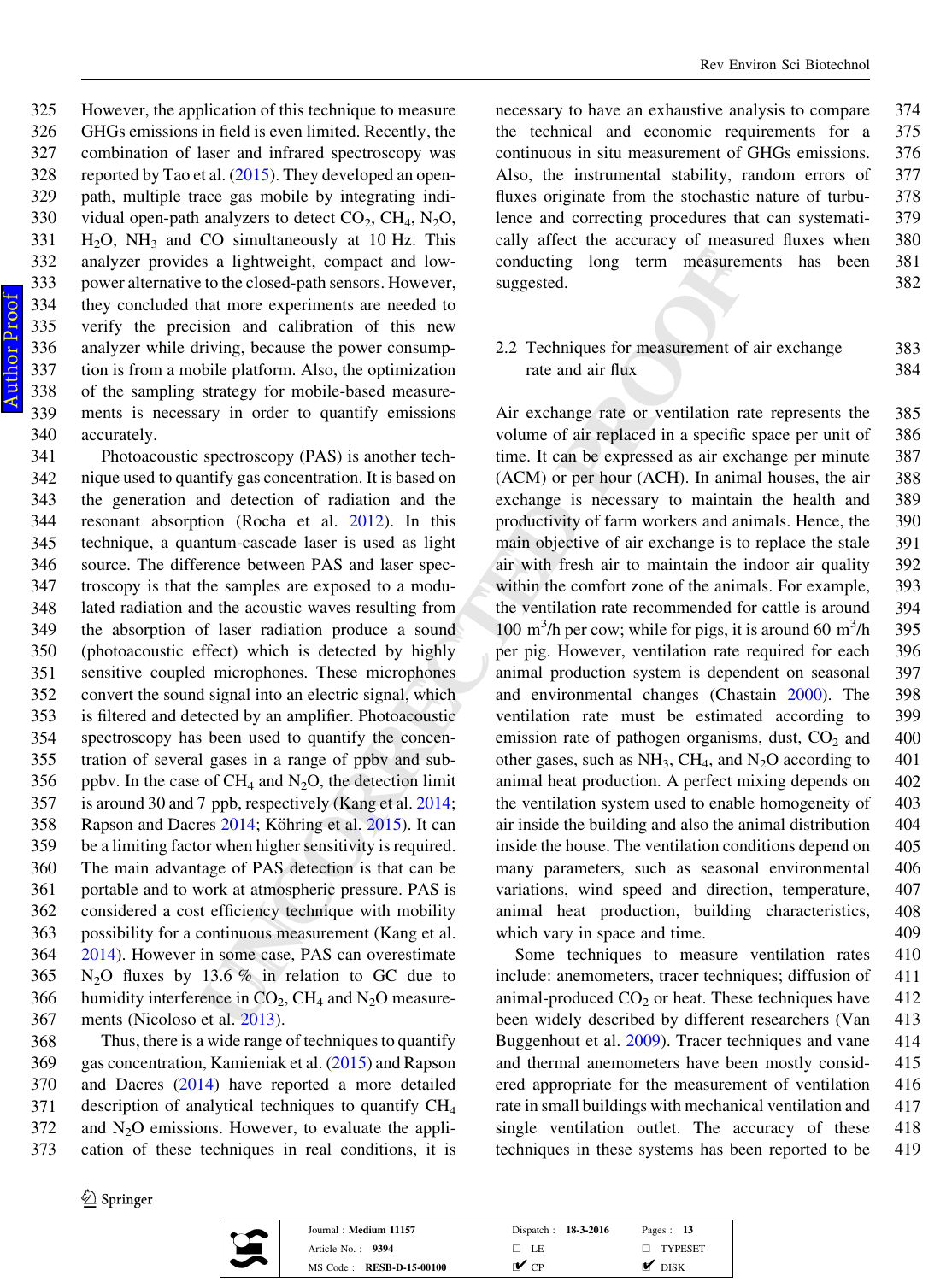between 90 and 96 % (McWilliams [2002](#page-11-0)). However, in large ventilated systems, it is difficult that the tracer follows the same path that the gas of interest due to incomplete mixing by differences among fans or ventilation effectiveness (Scholtens et al. [2004;](#page-12-0) Khan et al. [2008;](#page-11-0) Samer et al. [2014](#page-12-0)). This problem is more evident in naturally ventilated buildings, because in these systems, it is difficult to release the tracer gas with the same dispersion properties as the target gas over a large and open distance. Thus, when a perfect mixing of air is not achieved, the results will not be reliable (Van Buggenhout et al. [2009\)](#page-12-0).

 Van Buggenhout et al. ([2009\)](#page-12-0) reported a compar- ison of techniques for measurement of ventilation rate in naturally ventilated systems and they showed lack of accuracy in all the techniques reviewed. The accuracy reported was around 10–15 % using tracer gases and 25 % for hot wire anemometers. These results showed that the measurement of ventilation rate in large buildings with natural ventilation has significant influence on the measurement of GHGs emissions. Since high amounts of GHGs are emitted from mixed systems of animal production which include open areas, it is necessary to develop and evaluate new techniques to improve the estimation of ventilation rate.

 Ultrasonic anemometers are generally used to measure air flux with higher frequency. These devices measure wind velocity and temperature in three coordinates. Anemometers are mounted on a horizon- tal support on a tower. The air flux is estimated by using dispersion models to describe the vertical profiles. The main limitation of air flux measurements is that the fluxes vary spatially, and differ from day-to- day and within the day in response to multiple factors that regulate production, consumption and emission the GHGs (Zhu et al. 2014).

## 457 3 Techniques for measurement of GHGs emissions 458 in the field

 Gas flux chamber, micrometeorological and tracer gases at animal scale are the techniques more studied for measurement of GHGs emissions from livestock sources. Although these techniques have been widely described in diverse reviews (Storm et al. [2012](#page-12-0) ; Hensen et al. [2013](#page-11-0); Fonollosa et al. [2014](#page-10-0)), the main objective of the present review is to compare results from the evaluation of these techniques in the field 466 describing briefly each one. 467

3.1 Gas flux chamber 468

is difficult to release the tracer gas<br>
dynamic chamber in order to perform repeating a meanure of the dynamic chamber and the sumplex specifies are the operation properties and the chamber and sumplex are collected the r This technique consists of obtaining a representative 469 sample from emitting source enclosed in a static or 470 dynamic chamber in order to perform mass balances. 471 In dynamic chambers, controlled air is blown through 472 the chamber and air samples are collected at the inlet 473 and outlet. These chambers are generally used to 474 measure GHGs emissions from liquid surfaces and 475  $CH<sub>4</sub>$  from individual or small groups of ruminants to  $476$ compare gas emissions from feeding diets and to 477 evaluate the use of additives for mitigation of CH 478 production in the rumen (Lague et al. [2005](#page-11-0); Sneath 479 et al. [2006](#page-12-0); Storm et al. 2012). When dynamic 480 chambers are used to measure CH <sup>4</sup> emissions from a 481 sample of animals, an accuracy of around 95 % can be 482 achieved. However, when these results are extrapo- 483 lated to estimate CH<sub>4</sub> emissions from a herd, important 484 uncertainty can be obtained. The overestimation has 485 been associated with the variability of air distribution 486 in the chamber during the test; difference among 487 animals evaluated and the animals comprising the herd 488 due to genetic characteristics and growth stage; 489 differences among types of pasture or crops used to 490 feed to the animals during the measuring and the 491 consumed during the grazing. Currently, new chamber 492 systems have been developed to improve the air 493 exchange rate in the chamber by integration of a series 494 of ventilated hood chambers; a fresh air supply and a 495 system to deliver the air in a metered ventilation (Maia 496 et al. 2015). However, the cost of the measuring 497 system and the data extrapolation was not discussed. 498 In other studies, models, such as Nordic dairy cow 499 model Karoline was used to predict CH <sup>4</sup> emissions. 500 This model describes the digestion and metabolism of 501 nutrients. The model integrate the typical range of 502 diets fed to dairy cattle (Ramin and Huhtanen [2015](#page-11-0)). 503 The model evaluation using observed data from 504 studies reporting CH <sup>4</sup> emissions from respiration 505 chamber showed a good relationship between pre- 506 dicted and observed  $CH_4$  emissions with a small root  $507$ mean square error of prediction  $(R^2 = 0.93)$ . Thus, 508 these new developments from the use of active 509 chambers and modelling can be an alternative to 510 estimate CH <sup>4</sup> emissions with more accuracy. How- 511 ever, an analysis on the cost to adapt these systems at 512



| Journal: Medium 11157           | Dispatch: 18-3-2016 | Pages: $13$               |
|---------------------------------|---------------------|---------------------------|
| Article No.: 9394               | - LE                | TYPESET<br>$\blacksquare$ |
| MS Code: <b>RESB-D-15-00100</b> | r✔ cp               | <b>DISK</b>               |

 $\textcircled{2}$  Springer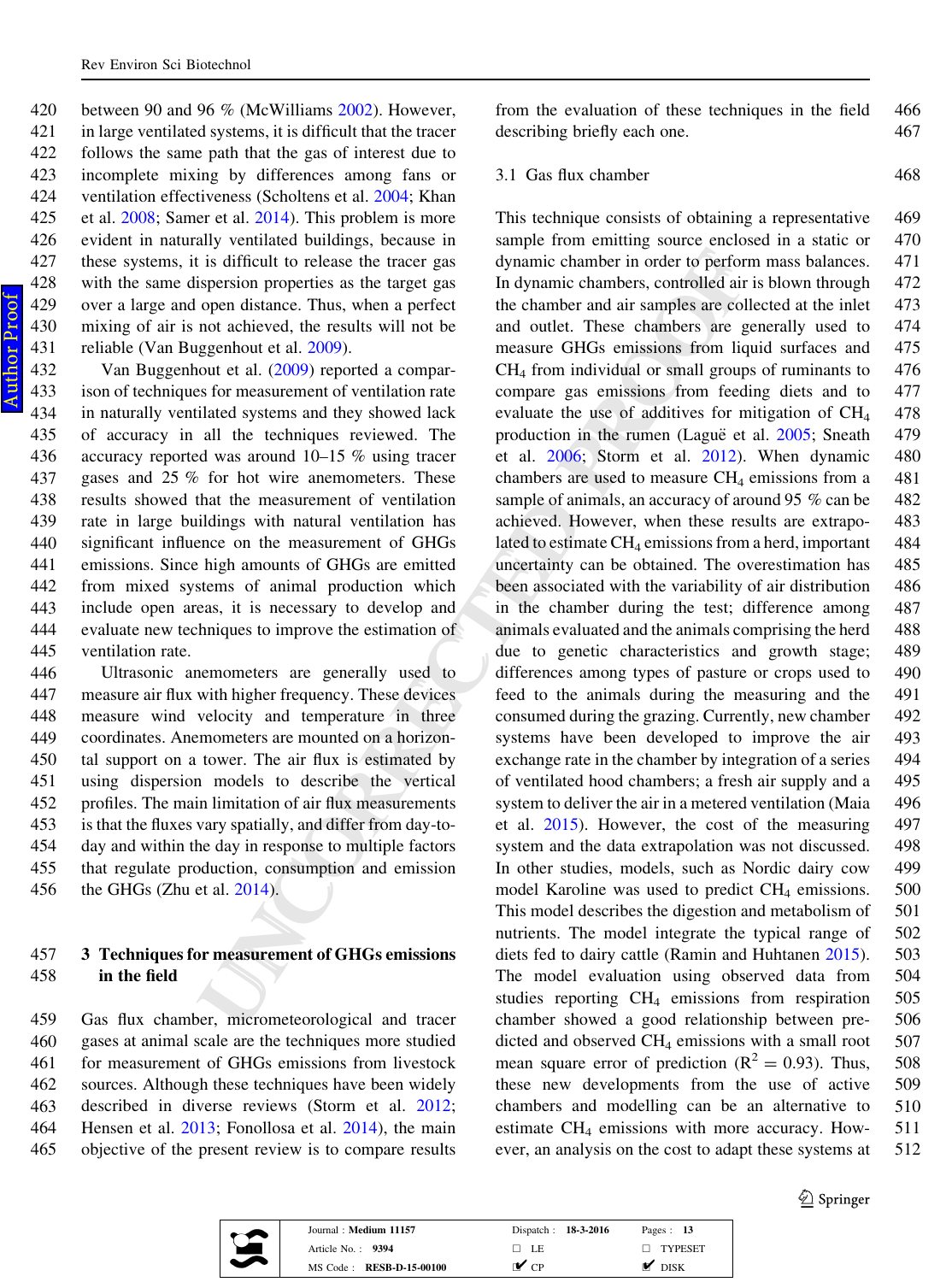513 different sampling points will be necessary. Also, it is 514 important to consider that the estimation of GHGs 515 should integrate the seasonal and time variations.

measured over time (Rochette and 24 h (Hammond et al. 2015).<br>
2008). Static chambers are considered A system to measure CH4 emissions, we creating for tied application<br>
propane as gas tracer rechanger commons where the sy On the other hand, static chambers are generally 517 used to measure  $N_2O$  from agricultural soil surfaces after manure application. In these chambers, no air is blown through the chamber and the variation of concentration is measured over time (Rochette and Eriksen-Hamel [2008\)](#page-12-0). Static chambers are considered relatively inexpensive, versatile for field application 523 and easy to deploy. However, uncertainties of  $N_2O$  emissions around 17–20 % have been reported and associated with the respiratory activity of plants or microorganisms that absorb or release gases during the measurement of emissions. Also, the insertion and removal of chambers during the sampling can cause disruption and gas flux alteration (Rochette and Eriksen-Hamel [2008](#page-12-0); Parkin et al. [2012\)](#page-11-0). An inade- quate mixing of the headspace air, pressure changes, and increase in headspace gas concentration can affected the estimation of GHGs emission when static chambers are used (Zhu et al. 2014). Some modifica- tions in chamber characteristics and operation were 536 proposed by Parkin et al. (2012). They reported that the flux detection limit of the chamber systems depends on several factors, such as the type of the chamber and respective sampling method, the preci- sion of the instrument, chamber dimensions and operation time. They proposed a model to scale up their results, but their study only considered sampling and analytical precision associated with trace gas concentration measurement. However, it is necessary to evaluate other sources of variability, such as chamber leakage and changes in biological activity during the chamber deployment period.

548 3.2 Tracers gases technique to measure CH 4 549 emissions from animal scale

 Other application of tracer gases is related to the estimation of CH <sup>4</sup> emissions from enteric fermenta-552 tion of ruminant animals by using  $SF<sub>6</sub>$  as tracer gas. In 553 this technique,  $SF_6$  is continuously released from a permeation tube inserted in the rumen of the animal. 555 The gas ratio of  $SF_6:CH_4$  is determined over a 24 h period by analysis of the exhaled gases and collected on a PVC canister which is placed around the nose and mouth. The rate at which the gas is released from the permeation tubes is measured a priori in the laboratory

 $\circled{2}$  Springer



| Journal: Medium 11157    | Dispatch: 18-3-2016 | Pages: 13      |
|--------------------------|---------------------|----------------|
| Article No.: 9394        | □ LE                | $\Box$ TYPESET |
| MS Code: RESB-D-15-00100 | r✔ cp               | <b>DISK</b>    |

(Storm et al. [2012](#page-12-0)). Some limitations associated with 560 the estimation of  $CH_4$  using tracer techniques are: 561 interferences of canister with grazing, overestimation 562 of feed dry matter intake (DMI), labour intensive due 563 to animal handling, sampling tube obstructions, bro- 564 ken collection tubes and unsuitability of capillary 565 tubes to continuously collect gas at a constant rate for 566 24 h (Hammond et al. 2015). 567

A system to measure CH <sup>4</sup> emissions by using 568 propane as gas tracer technique combined with a 569 dynamic chamber including systems for animal radio- 570 frequency identification, baiting and a measurement 571 was reported by Hristov et al.  $(2015)$ . This technique is 572 known as automated head-chamber system (AHCS). It 573 is based on periodic attraction of animals to a AHCS 574 unit placed in a grazing system. When the animals are 575 attracted to AHCS, a fan pulls air over its head to 576 collect  $CH_4$  and  $CO_2$  into an air intake manifold. The 577 air flow velocity is measured with a hot-film 578 anemometer. A continuous subsample of air is then 579 extracted and routed into a secondary sample filter to 580 analyze gas concentration using two non-dispersive 581 infrared analyzers. AHCS also includes additional 582 sensors to measure air temperature, and humidity; bait 583 drop, atmospheric pressure, flow rate of the gas tracer, 584 and head position. The main advantage of AHCS over 585 respiration chambers is that the natural environment of 586 animals is not restricted. The authors considered that 587 this system is less expensive than a traditional 588 respiration chamber and much simpler to operate 589 compared with  $SF_6$  tracer method. However, the data  $590$ registered to estimate CH <sup>4</sup> emissions is dependent on 591 the number of animals attracted to AHCS and hence it 592 could not be representative. 593

#### 3.3 Micrometeorological techniques 594

Different micrometeorological techniques have been 595 reported for the measurement of GHGs emissions 596 from housing or feedlot facilities, manure storage and 597 manure applications on soil (Harper et al. [2011](#page-11-0); ; 598 McGinn [2013](#page-11-0)). These techniques are based on the use 599 of meteorological sensors and gas analyzers of higher 600 frequency to follow simultaneous and contiguous 601 fluctuations of emissions (Storm et al. [2012;](#page-12-0) Vergé 602 et al. [2012](#page-12-0); Hensen et al. [2013\)](#page-11-0). Emissions are 603 calculated by measuring the horizontal or vertical 604 concentration and meteorological data, such as wind 605 speed, wet and dry-bulb air temperatures, net 606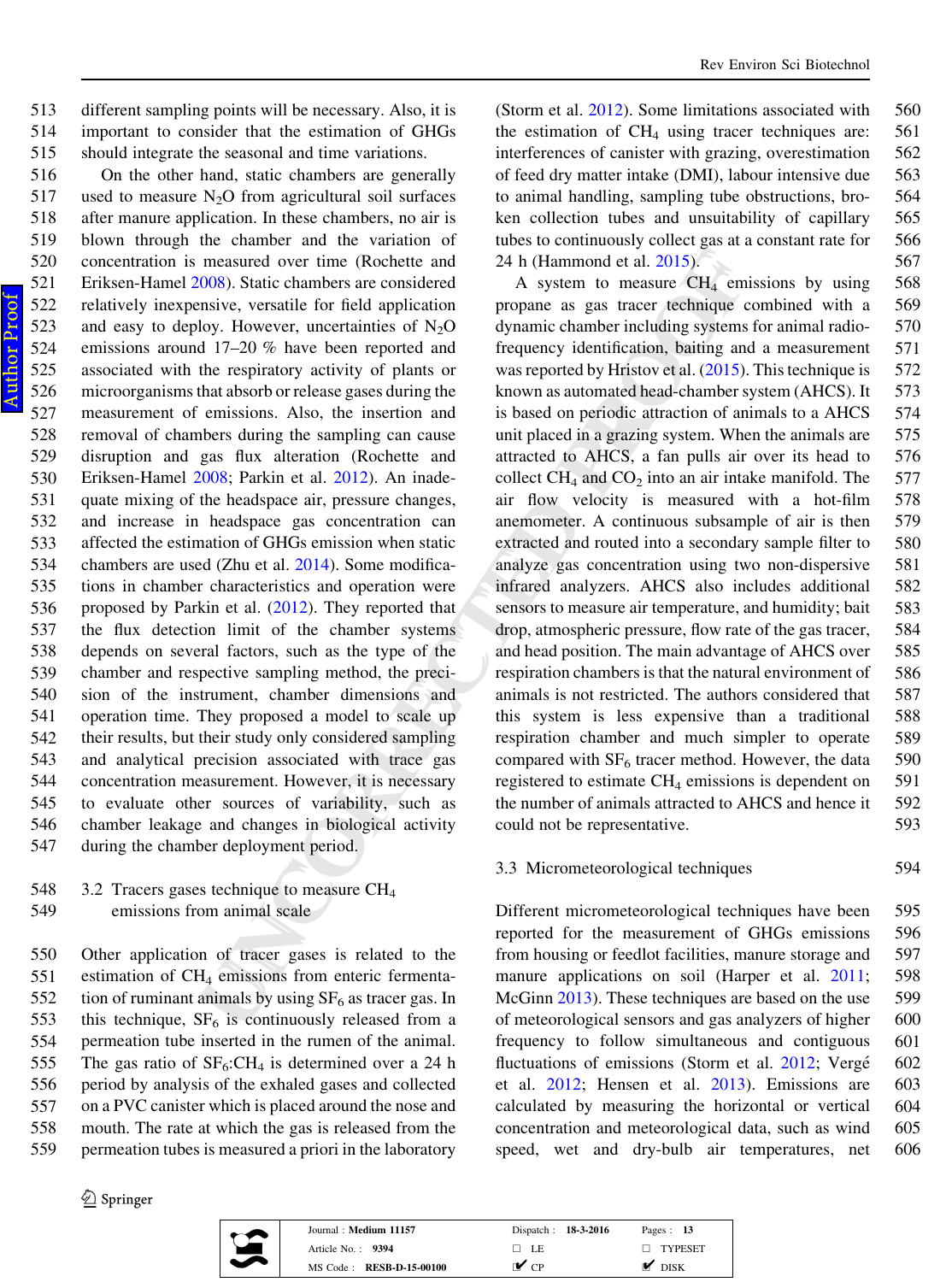radiation, and heat fluxes. To measure gas concentra- tion, these techniques use laser and infrared spec- troscopy analyzers or gas sampling techniques (Hensen et al. [2013](#page-11-0); Fonollosa et al. [2014;](#page-10-0) Laville et al. [2015](#page-11-0); Viguria et al. [2015\)](#page-12-0).

cumulation ([R](#page-11-0)EA), integrated hori-<br>
combination of techniques used to<br>
HHF), boundary-layer budgeting<br>
domethrain and air flux; the strategy amountary and<br>
analyse using models, such as characteristic of the farm, yies re Micrometeorological techniques include flux gra-613 dient (Köhring et al.  $2015$ ), eddy covariance (EC), relaxed eddy accumulation (REA), integrated hori- zontal flux (IHF), boundary-layer budgeting (BLB),vertical radial plume mapping (VRPM) and inverse dispersion analysis using models, such as backward Lagrangian stochastic (bLS) model (Harper et al. [2011](#page-11-0); Fonollosa et al. [2014](#page-10-0); Rapson and Dacres [2014;](#page-12-0) Laville et al. [2015](#page-11-0)). The differences among micrometeorological techniques are related with the type of analyzer used to determine concentrations, sampling location, and geometric configuration of the emission source, wind conditions and the process used to calculate the emission flux. For example, VRPM technique uses an open path optical analyzer to estimate the horizontal flux of gas emissions passing from the downwind emission source, whilst bLS technique calculates the emissions from distributed sources with a backward Lagrangian Stochastic dis- persion model measuring the gas concentration in downwind or even over the source using only a single analyzer (Khan et al. 1997; Anderson et al. 2004 ; Kroon et al. [2007](#page-11-0); Mammarella et al. 2010; Ro et al. [2011;](#page-12-0) McGinn [2013;](#page-11-0) Fonollosa et al. 2014; Rapson and Dacres [2014](#page-12-0)). Although these techniques have been suggested for grazing and mixed production systems, the emission values can result in an overes-639 timation of up to  $10-27$  % in comparison with the gas 640 tracer technique using  $SF_6$  (Grainger et al. 2007). The principal limitation of micrometeorological tech- niques is that they are dependent on simplifying assumptions regarding uniformity and homogeneity of airflow which is difficult to reach under real condi- tions. Also, the required equipment is often costly (Bonifacio et al. 2015).

647 Table [2](#page-9-0) shows results of  $CH_4$  and  $N_2O$  emissions from different sources, using the techniques described earlier. It can be seen that for open sources such as feedlot, grazing cattle or buildings with mechanical ventilation, micrometeorological techniques have been used. In the case of slurry storage, a dynamic chamber is the common technique used to quantify 654 GHGs emissions (Husted [1993](#page-11-0); Peu et al. [1999](#page-11-0); Laguë et al. [2005;](#page-11-0) Sneath et al. [2006](#page-12-0); Amon et al. [2007](#page-10-0)).

Also, it can see that the values of  $CH_4$  and  $N_2$ 656 emissions dependent on many factors such as envi- 657 ronmental conditions, type of production system, 658 type of emission source, physical and chemical 659 characteristics of the emission source, manure man- 660 agement processes, ventilation type if it is in the 661 animal house, measuring method selected and the 662 combination of techniques used to measure gas 663 concentration and air flux; the strategies applied to 664 analyse the sample, type and time of sampling, 665 characteristic of the farm, year season. Thus, the 666 estimation of GHGs from livestock sector faces 667 challenges to cover in next years. 668

## 4 Challenges and perspective to measure nitrous 669 oxide and methane emissions from livestock 670 sector 671

- The trends on consumption and production of  $672$ livestock products allow visualizing the problem- 673 atic to face the target to decrease GHGs emissions. 674 Livestock sector integrates a wide variety of 675 production models around the world with specific 676 characteristics that require particular strategies to 677 measure GHGs emissions. Since these production 678 models are dependent on cultural, socio-economic 679 and environmental conditions, substantial seasonal 680 and spatial variability in GHGs emissions among 681 sites have been identified. Thus, to achieve an 682 accurate assessment and monitoring of gas emis- 683 sions represents a big challenge; because livestock 684 sector requires continuous measurement and a 685 higher number of sampling sites which implies 686 higher cost. 687
- Unlike in other sectors involving GHGs emissions, 688 in livestock sector, the strategy to establish mech- 689 anism of control and measuring of GHGs emis- 690 sions is not clear. This situation makes it difficult 691 to define an appropriate cost and complexity in the 692 strategies and methods required for a correct 693 estimation of  $CH_4$  and  $N_2O$  in livestock sources. 694 As the grade of complexity and cost of a method of 695 measurement is relative to who adopts the 696 approach. Thus, it is necessary to define criteria 697 to establish user type, cost, technology degree and 698 complexity of the methods required to measure 699 GHGs emission in real conditions.  $700$

 $\bigcirc$  Springer



| Journal: Medium 11157           | Dispatch: 18-3-2016      | Pages: $13$       |
|---------------------------------|--------------------------|-------------------|
| Article No. $\therefore$ 9394   | $\Box$ LE                | $\Box$ TYPESET    |
| MS Code: <b>RESB-D-15-00100</b> | $\mathbf{v}_{\text{CP}}$ | DISK <sup>1</sup> |

Author ProofAuthor Proof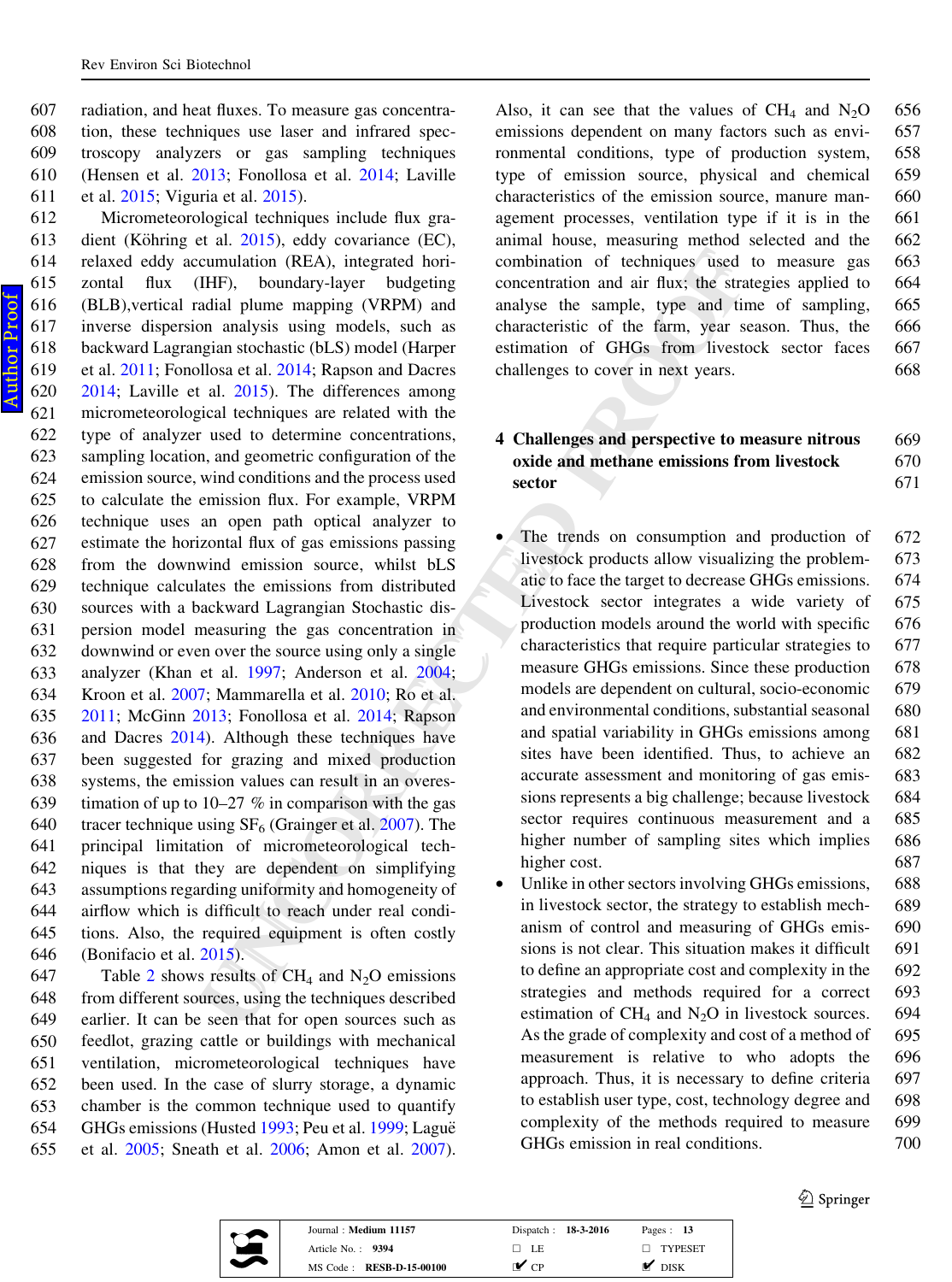| Emission source                                                         | CH <sub>4</sub><br>emission                                          | $N_2O$<br>emission                                                           | Technique used to<br>quantify emission | Technique used to measure<br>concentration/and flux                                                                           | References                  |
|-------------------------------------------------------------------------|----------------------------------------------------------------------|------------------------------------------------------------------------------|----------------------------------------|-------------------------------------------------------------------------------------------------------------------------------|-----------------------------|
| Feedlot with dairy<br>cattle                                            | $16.88$ g/kg<br>of milk<br>$397$ g/cow<br>day<br>279 g/heifer<br>day | 1.68 g $N_2O/$<br>kg of milk<br>$35.7$ g/cow<br>day<br>24.2 g/<br>heifer day | Micrometeorological                    | Active sampling and laboratory analysis/<br>Anemometer and backward<br>Lagrangian stochastic inverse-<br>dispersion technique | (Zhu et al.<br>2014)        |
| Naturally ventilated<br>dairy cattle<br>building                        | 200-400 g/<br>$HPU^*$ day                                            | $<$ 4 g/HPU<br>day                                                           | Tracer gas-<br>multipoint<br>sampling  | Multiplexer gas monitor in situ-GC/SF <sub>6</sub><br>as gas tracer                                                           | (Zhang<br>et al.<br>2005)   |
| Naturally ventilated<br>dairy cattle<br>building                        | $290 - 230$ g/<br>HPU day                                            | Low<br>emissions<br>into the<br>building                                     | Tracer gas-<br>multipoint<br>sampling  | Photoacoustic spectroscopy/ultrasonic<br>anemometers                                                                          | (Wu et al.<br>2012)         |
| Naturally ventilated<br>dairy cattle<br>building                        | $8 - 11.2$ g/<br>HPU day                                             | Low<br>emissions<br>into the<br>building                                     | Tracer gas-<br>multipoint<br>sampling  | Photoacoustic multi-gas analyzer/<br>ultrasonic anemometers                                                                   | (Ngwabie<br>et al.<br>2009) |
| Ventilated housing<br>for fattening pigs<br>(with manure)<br>removal)   | $1.48$ g/pig<br>place day                                            | $0.070$ g/pig<br>place day                                                   |                                        | Micrometeorological FTIR spectroscopy-analysis in situ/<br>ultrasonic anemometers                                             | (Amon<br>et al.<br>2007)    |
| Ventilated housing<br>for fattening pigs<br>(without manure<br>removal) | $3.4$ g/pig<br>place day                                             | $0.11$ g/pig<br>place day                                                    | Micrometeorological                    | FTIR spectroscopy-analysis in situ/<br>ultrasonic anemometers                                                                 | (Amon<br>et al.<br>2007)    |
| Liquid animal<br>slurries                                               | Not reported                                                         | $1.90 - 5.98$ g/<br>$m2$ day                                                 | Dynamic chamber                        | Active sampling-GC and infrared<br>spectrophotometer/flow meter                                                               | (Peu et al.<br>1999)        |
| Liquid pig manure                                                       | 3.75 g $CO2$<br>equivalent/<br>kg day                                | $< 0.01$ g<br>CO <sub>2</sub><br>equivalent/<br>kg day                       | Dynamic chamber                        | Active sampling in field GC/flow meter                                                                                        | (Laguë<br>et al.<br>2005)   |
| Pig slurries (warm-<br>50 days)                                         | $5$ g/m <sup>3</sup> day                                             | $0.46$ g/m <sup>3</sup><br>day                                               | Dynamic chamber                        | FTIR spectroscopy-analysis in situ/flow<br>meter                                                                              | (Amon<br>et al.<br>2007)    |
| Pig slurries (cold-<br>$50 \text{ days}$                                | 3.2 $g/m^3$<br>day                                                   | $0.72$ g/m <sup>3</sup><br>day                                               | Dynamic chamber                        | FTIR spectroscopy-analysis in situ/flow<br>meter                                                                              | (Amon<br>et al.<br>2007)    |
| Slurry storage                                                          | $35-26$ g C/<br>$m3$ day                                             | $\approx 0$                                                                  | Tracer gas-<br>multipoint<br>sampling  | Multiplexer gas monitor- $GC/SF_6$ as gas<br>tracer                                                                           | (Sneath)<br>et al.<br>2006) |
| Pig solid manure<br>(sumer-31 days)                                     | $17.9 - 92$ g/<br>$m^3$ day <sup>3</sup>                             |                                                                              | Not reported Dynamic chamber           | Active sampling and laboratory analysis/<br>Anemometer and backward<br>Lagrangian stochastic inverse-<br>dispersion technique | (Zhu et al.<br>2014)        |

<span id="page-9-0"></span>Table 2 Nitrous oxide and methane emissions from livestock sources using different measurement techniques

\* HPU = 1000 W of total heat produced by the livestock at an environmental temperature of 20 °C. Some values were modified for the standardization of the units of measuring and can differ of the values reported in the original source

701 • Special attention should be given to non-dairy and 702 dairy cattle production, as it contributes about two-703 thirds of total GHGs emissions from livestock sector. Mixed and grazing systems are commonly 704 used for their production. In these systems, it is 705 difficult to measure GHGs emissions as they 706



| Journal: Medium 11157    | Dispatch: 18-3-2016 | Pages: $13$       |
|--------------------------|---------------------|-------------------|
| Article No.: 9394        | □ LE                | $\Box$ TYPESET    |
| MS Code: RESB-D-15-00100 | r✔ cp               | $\mathsf{M}$ DISK |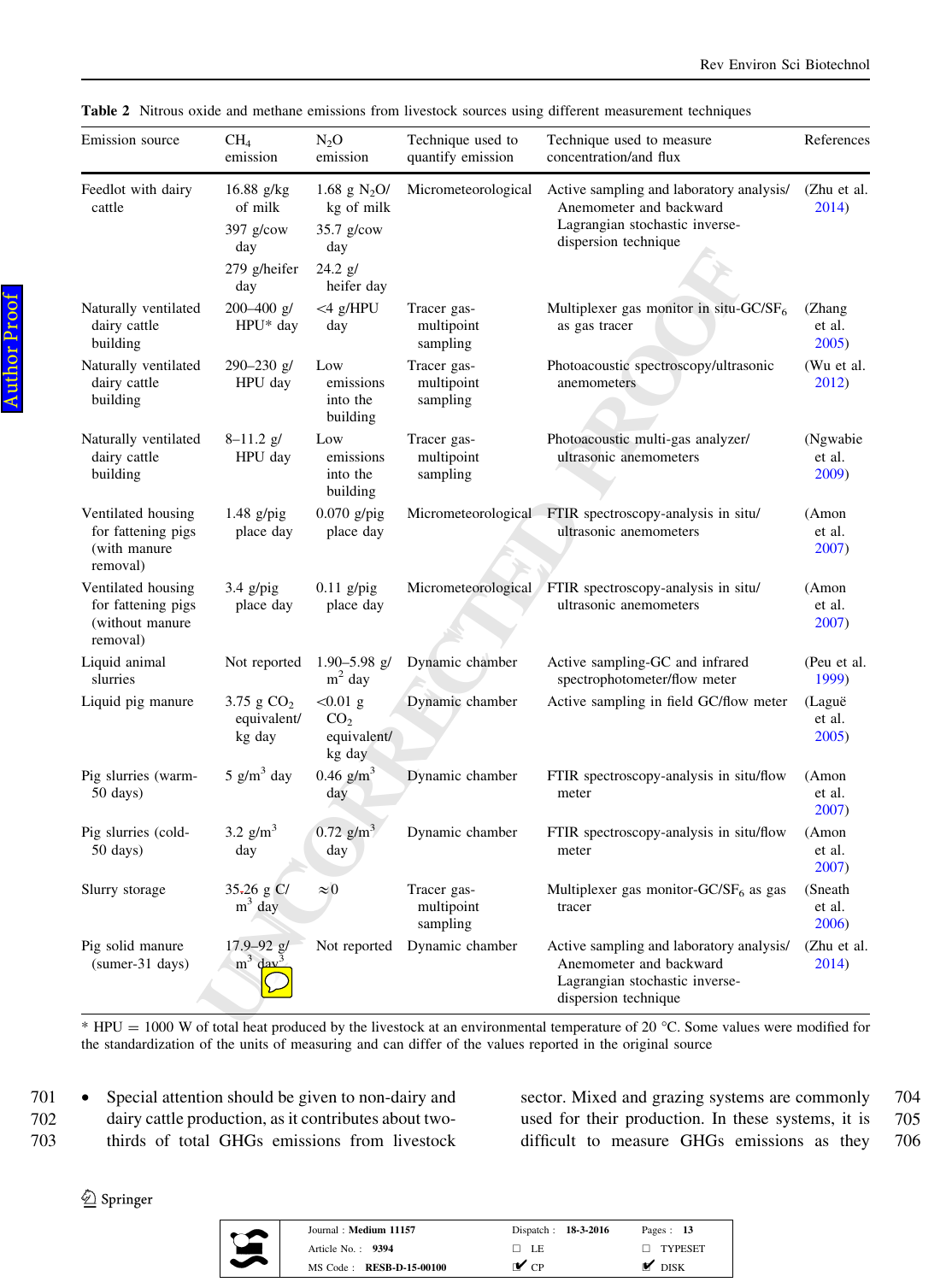<span id="page-10-0"></span> include open areas where air flow cannot be measured accurately. In the case of confinement systems, to produce ruminants and non-ruminants, tracer techniques and strategies of sampling to measure gas concentration could be the most appropriate technique to measure GHGs emis- sions. However, due to the fact that the measure- ment of GHGs emissions requires equipment to measure gas concentration and air flow rate, the cost and requirements for the continual measure- ment in the field remains a challenge as the available techniques are considered complex and expensive. Thus, new methods, techniques and instruments are necessary to measure simultaneous and continuously the emissions from livestock 722 sector.

- 723 • It is necessary to develop reference methods for the 724 comparison of available and new techniques 725 developed for the measurement of  $CH_4$  and  $N_2O$ 726 emissions from different livestock sources, as 727 while considering the multiple alternatives to 728 measure gas concentration, air flux, detection or 729 sampling strategies, there are many combinations 730 to quantify GHGs emissions.
- Gs emissions requires equipment to<br>  $\frac{\text{A-SIC}}{\text{A/BIC}}$ . Consider D. Mandr P. Mania RE.<br>
concentration and riflow rate, the<br>
dimension for the continual measure-<br>
interesting for the continual measure-<br>
line that the recen 731 • Passive flux sampling is considered a robust 732 technique with lower level of operational require-733 ments and capital investment to set up a measure-734 ment in agricultural sources to measure  $NH<sub>3</sub>$ 735 emissions from soil, manure management and 736 buildings with mechanical ventilation. However, 737 until date, its application to measure GHGs 738 emissions is not reported. Thus, it could be put in 739 perspective to evaluate the feasibility of this 740 technique to quantify GHGs emissions from some 741 livestock sources.
- **742 Acknowledgments** Our sincere thanks go to Agriculture and 743 Agri-Food Canada for the economic support by means of the 743 Agri-Food Canada for the economic support by means of the 744 Agricultural Greenhouse Gases Program (AGGP), and INRS-744 Agricultural Greenhouse Gases Program (AGGP), and INRS-745 ETE to the Instituto Tecnológico Superior de Perote (ITSPe) for<br>746 the support and collaboration in the research stage of main 746 the support and collaboration in the research stage of main 747 author, and to the Program for the Professional development of 747 author, and to the Program for the Professional development of 748 Professors (Proden-Mexico) for the grant that let to perform this 748 Professors (Prodep-Mexico) for the grant that let to perform this research stage.

### 750 References

751 Amon B, Kryvoruchko V, Fröhlich M, Amon T, Pöllinger A, 752 Mösenbacher I, Hausleitner A (2007) Ammonia and 752 Mösenbacher I, Hausleitner A (2007) Ammonia and greenhouse gas emissions from a straw flow system for greenhouse gas emissions from a straw flow system for

fattening pigs: housing and manure storage. Livest Sci 754<br>112(3):199-207 755 112(3):199–207 755

- Anderson MC, Norman J, Mecikalski JR, Torn RD, Kustas WP, 756<br>Basara JB (2004) A multiscale remote sensing model for 757 Basara JB (2004) A multiscale remote sensing model for 757<br>disaggregating regional fluxes to micrometeorological 758 disaggregating regional fluxes to micrometeorological 758 scales J Hydrometeorol 5(2):343–363 759 scales. J Hydrometeorol 5(2):343–363<br>20 J, Westerman P, Heber A (2003) A review of ammonia 760
- Arogo J, Westerman P, Heber A (2003) A review of ammonia 760 emissions from confined swine feeding operations. Trans 761 emissions from confined swine feeding operations. Trans 761<br>ASAE 46(3):805–817 762 ASAE 46(3):805–817 762
- Asner GP, Elmore AJ, Olander LP, Martin RE, Harris AT (2004) 763<br>Grazing systems, ecosystem responses, and global change. 764 Grazing systems, ecosystem responses, and global change. 764<br>Annu Rev Environ Resour 29:261–299 765 Annu Rev Environ Resour 29:261–299<br>on L, Wolf B, Rowlings D, Scheer C, Kiese R, Grace P, 766
- Barton L, Wolf B, Rowlings D, Scheer C, Kiese R, Grace P, 766<br>Stefanova K, Butterbach-Bahl K (2015) Sampling fre- 767 Stefanova K, Butterbach-Bahl K  $(2015)$  Sampling fre-quency affects estimates of annual nitrous oxide fluxes. Sci [AQ5](#page-13-0) 68 Rep<sub>5</sub>  $\sim$  5  $(10)$
- Rep 5<br>Bonifacio HF, Rotz CA, Leytem AB, Waldrip HM, Todd RW  $(2015)$  Process-based modeling of ammonia and nitrous 771 (2015) Process-based modeling of ammonia and nitrous  $771$  oxide emissions from open-lot beef and dairy facilities.  $772$ oxide emissions from open-lot beef and dairy facilities. 772<br>Trans ASABE 58(3):827–846 773 Trans ASABE 58(3):827–846<br>
stain JP (2000) Design and management of natural venti- 774
- Chastain JP (2000) Design and management of natural venti-<br>lation systems. Proceedings Dairy Housing and Equipment 775 lation systems. Proceedings Dairy Housing and Equipment 775<br>Systems: Managing and Planning for Profitability 776 Systems: Managing and Planning for Profitability 776<br>(NRAES-129), Plant and Life Sciences Publishing, Ithaca, 777 (NRAES-129), Plant and Life Sciences Publishing, Ithaca, 777
- pp 147–163 778<br>zen P. Sanhueza E. Brenninkmeijer C (2006) Methane 779 Crutzen P, Sanhueza E, Brenninkmeijer C (2006) Methane 779 production from mixed tropical savanna and forest vege-<br>
tation in Venezuela. Atmos Chem Phys Discuss 6: 781 tation in Venezuela. Atmos Chem Phys Discuss 6: 781 3093–3097 782
- Detto M, Verfaillie J, Anderson F, Xu L, Baldocchi D (2011) 783 Comparing laser-based open-and closed-path gas analyzers 784<br>to measure methane fluxes using the eddy covariance 785 to measure methane fluxes using the eddy covariance  $785$ <br>method Agric For Meteorol 151(10):1312–1324  $786$ method. Agric For Meteorol 151(10):1312–1324 786<br>
2 C. Jones B. Scholtens R. Huis J. Burgess L. Phillips V 787
- Dore C, Jones B, Scholtens R, Huis J, Burgess L, Phillips V 787 (2004) Measuring ammonia emission rates from livestock 788 (2004) Measuring ammonia emission rates from livestock 788 buildings and manure stores—Part 2: comparative 789 demonstrations of three methods on the farm. Atmos 790 demonstrations of three methods on the farm. Atmos 790<br>Environ 38(19):3017–3024 791 Environ 38(19):3017–3024 791<br>2014) Agriculture's greenhouse gas emissions on the 792
- FAO (2014) Agriculture's greenhouse gas emissions on the rise. <http://www.fao.org/news/story/en/item/216137/icode/> February 2014<br>STAT F (2014) Food and Agricultural Organization of the 795
- FAOSTAT F (2014) Food and Agricultural Organization of the 795<br>United Nations 2014 796 796<br>STAT (2015) Agricultural statistics database. Rome: Word 797
- FAOSTAT (2015) Agricultural statistics database. Rome: Word 797 Agricultural Information Centre. June 2015 798<br>
er R. Münger A. Neftel A. Ammann C. (2015) Eddy 799
- Felber R, Münger A, Neftel A, Ammann C (2015) Eddy 799<br>covariance methane flux measurements over a grazed 800 covariance methane flux measurements over a grazed 800 pasture: effect of cows as moving point sources. Biogeosci 801 Discuss 12(4):3419–3468 802
- Fonollosa J, Rodríguez-Luján I, Trincavelli M, Vergara A, 803<br>Huerta R (2014) Chemical discrimination in turbulent gas 804 Huerta R (2014) Chemical discrimination in turbulent gas 804<br>mixtures with mox sensors validated by gas chromatogra-805 mixtures with mox sensors validated by gas chromatogra-<br>
phy-mass spectrometry. Sensors 14(10):19336–19353 806 phy-mass spectrometry. Sensors 14(10):19336–19353 806<br>
ber PJ. Steinfeld H. Henderson B. Mottet A. Opio C. Diik- 807
- Gerber PJ, Steinfeld H, Henderson B, Mottet A, Opio C, Dijk- 807 man J, Falcucci A, Tempio G (2013) Tackling climate 808<br>change through livestock: a global assessment of emissions 809 change through livestock: a global assessment of emissions 809<br>and mitigation opportunities. Food and Agriculture Orga-810 and mitigation opportunities, Food and Agriculture Orga- 810<br>nization of the United Nations (FAO) 811 nization of the United Nations (FAO) 811<br>bout S. Pelletier F. Palacios J. Feddes J. Larouche J. Belzile 812
- Godbout S, Pelletier F, Palacios J, Feddes J, Larouche J, Belzile 812<br>M. Fournel S. Lemay S (2012) Greenhouse Gas Emissions 813 M, Fournel S, Lemay S (2012) Greenhouse Gas Emissions Non-Cattle Confinement Buildings: Monitoring, Emission [AQ6](#page-13-0) 814

 $\circledcirc$  Springer

. 793





| Journal: Medium 11157    | Dispatch: 18-3-2016 | Pages: $13$    |  |
|--------------------------|---------------------|----------------|--|
| Article No.: 9394        | $\Box$ LE           | $\Box$ TYPESET |  |
| MS Code: RESB-D-15-00100 | r✔ cp               | <b>DISK</b>    |  |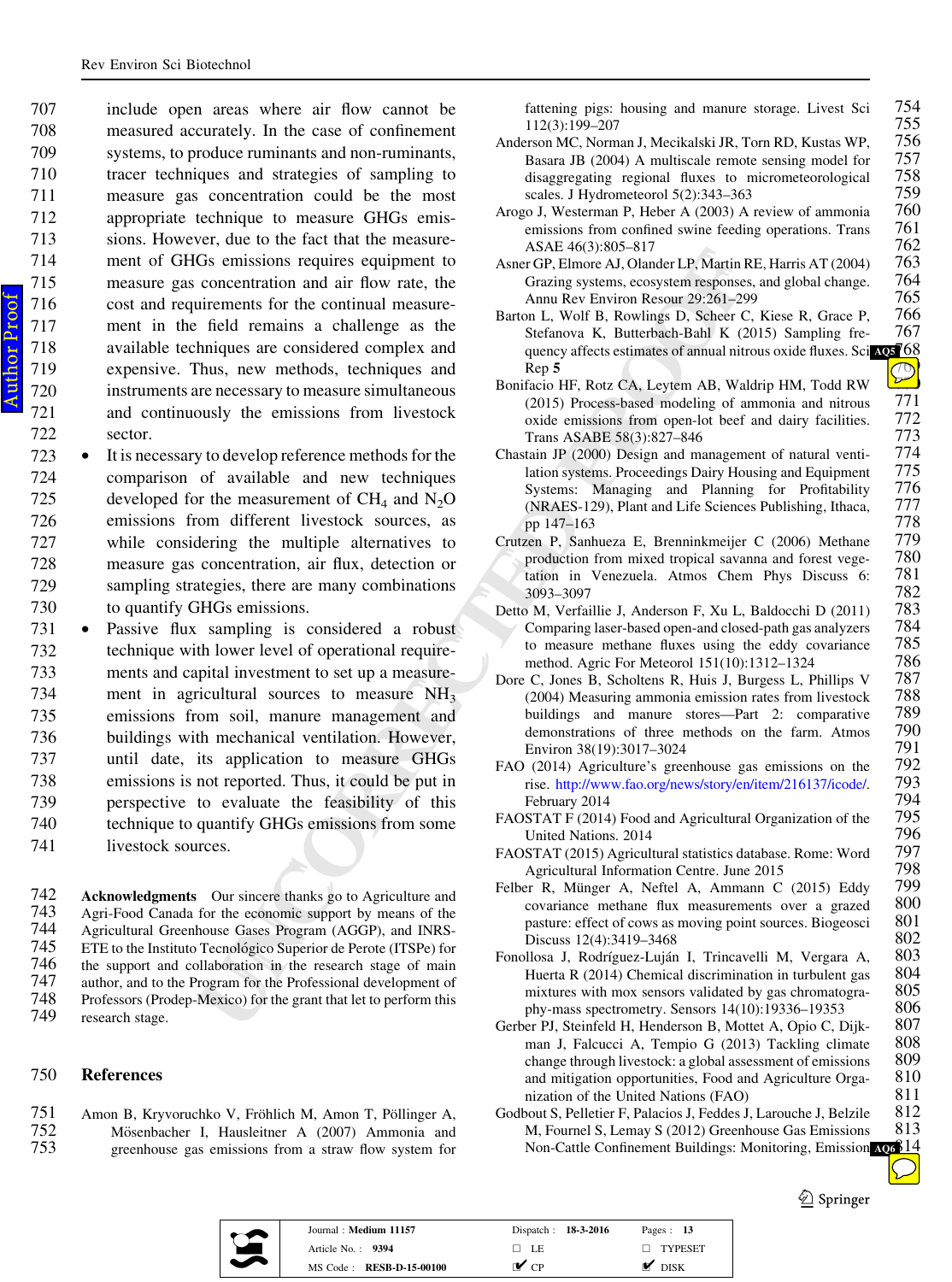- 834 techniques for measurement of enteric greenhouse gas<br>835 emissions. Anim Feed Sci Technol 166:227–239 835 emissions. Anim Feed Sci Technol 166:227–239<br>836 Hensen A. Skiba U. Famulari D (2013) Low cost and st 836 Hensen A, Skiba U, Famulari D (2013) Low cost and state of the 837 art methods to measure nitrous oxide emissions. Environ 837 art methods to measure nitrous oxide emissions. Environ 838 Res Lett 8(2):025022 838 Res Lett 8(2):025022<br>839 Herrero M, Thornton PK, 839 Herrero M, Thornton PK, Notenbaert AM, Wood S, Msangi S, 840 Freeman H, Bossio D, Dixon J, Peters M, Steeg J (2010) 840 Freeman H, Bossio D, Dixon J, Peters M, Steeg J (2010)<br>841 Smart investments in sustainable food production: revisit-841 Smart investments in sustainable food production: revisit-<br>842 ing mixed crop-livestock systems
- 842 ing mixed crop-livestock systems<br>843 Hristov AN, Oh J, Giallongo F, Frede 843 Hristov AN, Oh J, Giallongo F, Frederick T, Weeks H, Zim-<br>844 **Hristova RA, Zimmerman RS, Harper MT**, Hristova RA, Zimmerman RS, 844 merman PR, Harper MT, Hristova RA, Zimmerman RS,<br>845 Branco AF (2015) The use of an automated system

845 Branco AF (2015) The use of an automated system 846 (GreenFeed) to monitor enteric methane and carbon diox-846 (GreenFeed) to monitor enteric methane and carbon diox-<br>847 ide emissions from numinant animals I Vis Exp 103:8

847 ide emissions from ruminant animals. J Vis Exp 103:8<br>848 Husted S (1993) An open chamber technique for determinat 848 Husted S (1993) An open chamber technique for determination<br>849 fine of methane emission from stored livestock manure. Atmos

849 of methane emission from stored livestock manure. Atmos 850 Environ Part A: Gen Top 27(11):1635–1642

850 Environ Part A: Gen Top 27(11):1635–1642<br>851 Järvi L. Mammarella I. Eugster W. Ibrom A. Siivo 851 Järvi L, Mammarella I, Eugster W, Ibrom A, Siivola E, Dellwik<br>852 E, Keronen P, Burba G, Vesala T (2009) Comparison of net 852 E, Keronen P, Burba G, Vesala T (2009) Comparison of net 853 CO, fluxes measured with open-and closed-path infrared

853 CO <sup>2</sup> fluxes measured with open-and closed-path infrared

854 gas analyzers in an urban complex environment. Boreal<br>855 Environ Res 14:499–514 855 Environ Res 14:499–514<br>856 Kamieniak J, Randviir EP, Ba 856 Kamieniak J, Randviir EP, Banks CE (2015) The latest devel-<br>857 opments in the analytical sensing of methane. TrAC Trends

857 opments in the analytical sensing of methane. TrAC Trends<br>858 Anal Chem 73:146–157 858 Anal Chem 73:146–157<br>859 Kang S, Kim S, Kang S, Le

859 Kang S, Kim S, Kang S, Lee J, Cho C-S, Sa J-H, Jeon E-C 860 (2014) A study on N<sub>2</sub>O measurement characteristics using 860 (2014) A study on  $N_2O$  measurement characteristics using 861 photoacoustic spectroscopy (PAS). Sensors 14(8):14399<br>862 Khan RZ. Müller C. Sommer SG (1997) Micrometeorologic:

862 Khan RZ, Müller C, Sommer SG (1997) Micrometeorological 863 mass balance technique for measuring  $CH<sub>4</sub>$  emission from 863 mass balance technique for measuring CH <sup>4</sup> emission from

864 stored cattle slurry. Biol Fertil Soils 24(4):442–444<br>865 Khan N. Su Y. Riffat SB (2008) A review on wind 865 Khan N, Su Y, Riffat SB (2008) A review on wind driven 866 ventilation techniques. Energy Build 40(8):1586–1604

866 ventilation techniques. Energy Build 40(8):1586–1604<br>867 Köhring M, Böttger S, Willer U, Schade W (2015) LED-

867 Köhring M, Böttger S, Willer U, Schade W (2015) LED-ab-<br>868 sorption-OEPAS sensor for biogas plants. Sensors 15(5): 868 sorption-QEPAS sensor for biogas plants. Sensors 15(5):<br>869 12092

869 12092<br>870 Kroon P. F

870 Kroon P, Hensen A, Jonker H, Zahniser M, Van't Veen W, 871 Vermeulen A (2007) Suitability of quantum cascade laser  $871$  Vermeulen A (2007) Suitability of quantum cascade laser<br> $872$  spectroscopy for CH<sub>4</sub> and N<sub>2</sub>O eddy covariance flux 872 spectroscopy for  $CH_4$  and N<sub>2</sub>O eddy covariance flux

873 measurements. Biogeosciences 4(5):2007<br>874 Kroon P. Schrier-Uill A. Hensen A. Veenend 874 Kroon P, Schrier-Uijl A, Hensen A, Veenendaal E, Jonker H<br>875 (2010) Annual balances of CH, and N<sub>2</sub>O from a managed 875 (2010) Annual balances of CH<sub>4</sub> and N<sub>2</sub>O from a managed

<span id="page-11-0"></span>815 Factors and Mitigation. INTECH Open Access Publisher,<br>816 Rijeka

 $820$  sulfur hexafluoride (SF<sub>6</sub>) tracer and chamber techniques.

822 Grutter M (2003) Multi-Gas analysis of ambient air using FTIR<br>823 spectroscopy over Mexico City. Atmosfera 16(1):1–14 823 spectroscopy over Mexico City. Atmosfera 16(1):1–14<br>824 Hafla AN. Macadam JW. Soder KJ (2013) Sustainability of 824 Hafla AN, Macadam JW, Soder KJ (2013) Sustainability of US<br>825 organic beef and dairy production systems: soil, plant and

821 J Dairy Sci 90(6):2755–2766<br>822 Grutter M (2003) Multi-Gas analys

832 Technol 203:41–52<br>833 Harper L. Denmead O.

fen meadow using eddy covariance flux measurements. Eur 876 J Soil Sci 61(5):773–784 877

- Lague C, Gaudet E, Agnew J, Fonstad T (2005) Greenhouse gas 878<br>emissions from liquid swine manure storage facilities in 879 emissions from liquid swine manure storage facilities in 879<br>Saskatchewan, Trans ASAE 48(6):2289–2296 880 838 Saskatchewan. Trans ASAE 48(6):2289–2296 880<br>Ile P. Neri S. Continanza D. Vero LF. Bosco S. Virgili G 881
- Laville P, Neri S, Continanza D, Vero LF, Bosco S, Virgili G 881 (2015) Cross-validation of a mobile N<sub>2</sub>O flux prototype 882 (2015) Cross-validation of a mobile N<sub>2</sub>O flux prototype 882 (IPNOA) using micrometeorological and chamber meth- 883
- ods. J Energy Power Eng 9:375–385<br>20 JP Jr (1988) Methods of air sampling and analysis. CRC 885 Lodge JP Jr (1988) Methods of air sampling and analysis. CRC 885 886 Press, Boca Raton<br>1 GD. Ramirez BC. Green AR. Rodríguez LF. Segers JR. 887
- Maia GD, Ramirez BC, Green AR, Rodríguez LF, Segers JR, 887<br>Shike DW, Gates RS (2015) A novel ruminant emission 888 Shike DW, Gates RS (2015) A novel ruminant emission 888<br>measurement system: Part I. Design evaluation and 889 measurement system: Part I. Design evaluation and 889 description. Trans ASABE 58(3):749–762 890 description. Trans ASABE 58(3):749–762 690<br>1890 marella L. Werle P. Pihlatie M. Eugster W. Haananala S. 891
- is D.W. Societ May and May and May and May and May and May and May and May probable of US D.W. Societ May and May and May and May and May and May and May and May and May and May and May and May and May and May and May and Mammarella I, Werle P, Pihlatie M, Eugster W, Haapanala S, 891 Kiese R, Markkanen T, Rannik Ü, Vesala T (2010) A case 892<br>study of eddy covariance flux of N<sub>2</sub>O measured within 893 study of eddy covariance flux of  $N_2O$  measured within 893 forest ecosystems: quality control and flux error analysis. 894<br>Biogeosciences 7(2):427–440 895 Biogeosciences 7(2):427–440<br>
Bermitt D. Burba G. Xu L. Anderson T. Komissarov A. 896
	- McDermitt D, Burba G, Xu L, Anderson T, Komissarov A, 896<br>Riensche B, Schedlbauer J, Starr G, Zona D, Oechel W, 897 Riensche B, Schedlbauer J, Starr G, Zona D, Oechel W 897<br>(2011) A new low-power open-path instrument for mea-898  $(2011)$  A new low-power, open-path instrument for mea- 898 suring methane flux by eddy covariance. Appl Phys B 899 suring methane flux by eddy covariance. Appl Phys B  $899$ <br>102(2):391–405 900
	- 900 900<br>inn S (2013) Developments in micrometeorological 901 McGinn S (2013) Developments in micrometeorological 901 methods for methods measurements. Animal 7(s2): 902 methods for methane measurements. Animal  $7(s2)$ : 902<br>386–393 386–393 903

McWilliams J (2002) Review of air flow measurement tech-<br>niques Lawrence Berkeley National Laboratory Berkeley 905 niques. Lawrence Berkeley National Laboratory, Berkeley 905<br>
1906 Henv G-J. Bannink A. Chadwick D (2006) Greenhouse gas

- Monteny G-J, Bannink A, Chadwick D (2006) Greenhouse gas 906<br>abatement strategies for animal husbandry. Agric Ecosyst 907 abatement strategies for animal husbandry. Agric Ecosyst 907<br>Frigger 112(2):163–170 908 Environ 112(2):163–170 908<br>quera LJ, Ogink N, Scholtens R (2003) Using passive flux 909
- Mosquera LJ, Ogink N, Scholtens R (2003) Using passive flux 909 samplers to determine the ammonia emission from 910 samplers to determine the ammonia emission from 910<br>mechanically ventilated animal houses 911 mechanically ventilated animal houses 911<br>ray P. Moss A. Lockver D. Jarvis S (1999) A comparison of 912
- Murray P, Moss A, Lockyer D, Jarvis S (1999) A comparison of 912<br>systems for measuring methane emissions from sheep. 913 systems for measuring methane emissions from sheep.  $913$ <br>J Agric Sci 13304):439-444 914 1 Agric Sci 133(04):439–444<br>
vabie N. Jeppsson K-H. Nimmermark S. Swensson C. 915
- Ngwabie N, Jeppsson K-H, Nimmermark S, Swensson C, 915 Gustafsson G (2009) Multi-location measurements of 916 greenhouse gases and emission rates of methane and 917 greenhouse gases and emission rates of methane and 917<br>ammonia from a naturally-ventilated barn for dairy cows 918 ammonia from a naturally-ventilated barn for dairy cows. 918<br>Biosyst Eng 103(1):68–77 Biosyst Eng 103(1):68–77<br>Ioso RDS, Bayer C, Denega GL, Oliveira PAVD, Higarashi 920
- Nicoloso RDS, Bayer C, Denega GL, Oliveira PAVD, Higarashi 920 MM, Corrêa JC, Lopes LDS (2013) Gas chromatography 921<br>and photoacoustic spectroscopy for the assessment of soil 922 and photoacoustic spectroscopy for the assessment of soil 922<br>greenhouse gases emissions. Ciênc Rural  $43(2):262-269$  923 greenhouse gases emissions. Ciênc Rural 43(2):262–269 923<br>in TB, Venterea RT, Hargreaves SK (2012) Calculating the 924
- Parkin TB, Venterea RT, Hargreaves SK (2012) Calculating the 924 detection limits of chamber-based soil greenhouse gas flux  $925$ <br>measurements. J Environ Oual 41(3):705–715  $926$ measurements. J Environ Qual 41(3):705–715 926<br>P. Beline F. Martinez J (1999) A floating chamber for 927
- Peu P, Beline F, Martinez J (1999) A floating chamber for 927 estimating nitrous oxide emissions from farm scale treat-928 estimating nitrous oxide emissions from farm scale treat-<br>ment units for livestock wastes. J Agric Eng Res 73(1): 929 ment units for livestock wastes. J Agric Eng Res 73(1): 929<br>101–104 930 101–104 930
- Ramin M, Huhtanen P (2015) Nordic dairy cow model Karoline 931<br>in predicting methane emissions: 2. Model evaluation. 932 in predicting methane emissions: 2. Model evaluation.  $932$ <br>Livest Sci 178:81–93 Eivest Sci 178:81–93<br>nik Ü. Haapanala S. Shurpali N. Mammarella I. Lind S. 934
- Rannik Ü, Haapanala S, Shurpali N, Mammarella I, Lind S, 934<br>Hyvönen N, Peltola O, Zahniser M, Martikainen P, Vesala 935 Hyvönen N, Peltola O, Zahniser M, Martikainen P, Vesala 935<br>T (2015) Intercomparison of fast response commercial gas 936  $T(2015)$  Intercomparison of fast response commercial gas

 $\circledcirc$  Springer



| Journal: Medium 11157    | Dispatch: 18-3-2016 | Pages: $13$         |
|--------------------------|---------------------|---------------------|
| Article No. $\cdot$ 9394 | □ LE                | $\Box$ TYPESET      |
| MS Code: RESB-D-15-00100 | r✔ cp               | $\blacksquare$ DISK |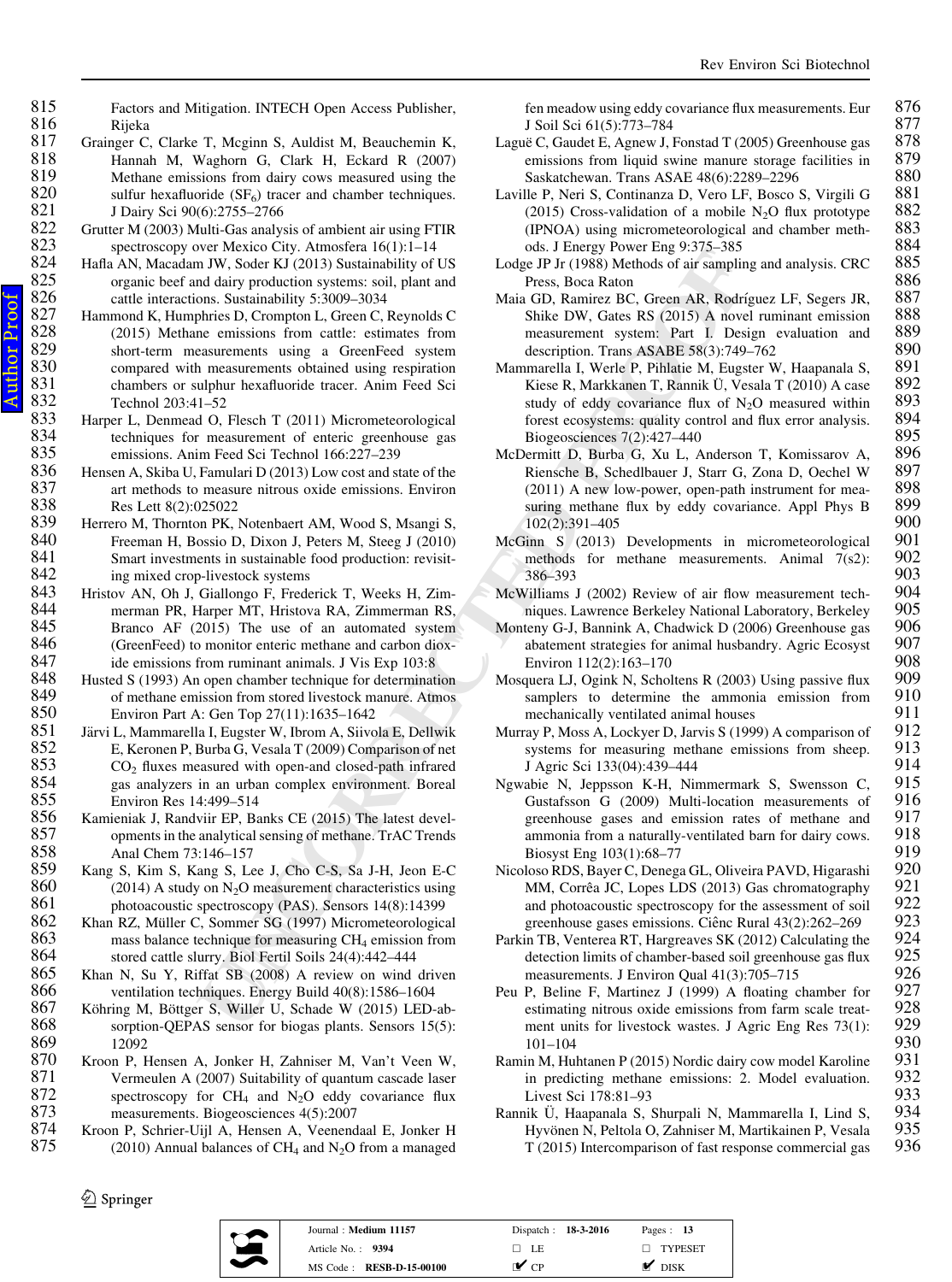$Proof$ Author ProofAuthor

<span id="page-12-0"></span>937 analysers for nitrous oxide flux measurements under field<br>938 conditions Biogeosciences  $12(2)$ :415–432 938 conditions. Biogeosciences 12(2):415–432<br>939 Rapson TD. Dacres H (2014) Analytical techn

- 939 Rapson TD, Dacres H (2014) Analytical techniques for mea-<br>940 suring nitrous oxide. TrAC Trends Anal Chem 54:65–74 940 suring nitrous oxide. TrAC Trends Anal Chem 54:65–74<br>941 Rearte D. Pordomingo A (2014) The relevance of methan
- 941 Rearte D, Pordomingo A (2014) The relevance of methane<br>942 emissions from beef production and the challenges of the 942 emissions from beef production and the challenges of the<br>943 Argentinean beef production platform. Meat Sci 98(3): 943 Argentinean beef production platform. Meat Sci 98(3):<br>944 355–360 944 355–360<br>945 Ro KS, Johns
- 945 Ro KS, Johnson MH, Hunt PG, Flesch TK (2011) Measuring 946 trace gas emission from multi-distributed sources using 946 trace gas emission from multi-distributed sources using<br>947 vertical radial plume mapping (VRPM) and backward 947 vertical radial plume mapping (VRPM) and backward 948 Lagrangian stochastic (bLS) techniques. Atmosphere 949 2(3):553–566<br>950 Rocha MV, Sthel
- 950 Rocha MV, Sthel MS, Silva MG, Paiva LB, Pinheiro FW, 951 Miklos A, Vargas H (2012) Quantum-cascade laser pho-951 Miklos A, Vargas H (2012) Quantum-cascade laser pho-<br>952 toacoustic detection of methane emitted from natural gas 952 toacoustic detection of methane emitted from natural gas<br>953 nowered engines. Appl Phys B-Lasers Opt 106(3):701–706 953 powered engines. Appl Phys B-Lasers Opt 106(3):701–706
- 954 Rochette P, Eriksen-Hamel NS (2008) Chamber measurements<br>955 of soil nitrous oxide flux: are absolute values reliable? Soil 955 of soil nitrous oxide flux: are absolute values reliable? Soil<br>956 Sci Soc Am J 72(2):331–342 956 Sci Soc Am J 72(2):331-342<br>957 Samer M. Muller HJ. Fiedler M.
- 957 Samer M, Muller HJ, Fiedler M, Berg W, Brunsch R (2014)<br>958 Measurement of ventilation rate in livestock buildings with 958 Measurement of ventilation rate in livestock buildings with<br>959 radioactive tracer gas technique: theory and methodology 959 radioactive tracer gas technique: theory and methodology.<br>960 Indoor Built Environ 23(5):692–708 960 Indoor Built Environ 23(5):692–708<br>961 Scholtens R, Dore C, Jones B, Lee D, Ph
- is, and recent the set of the set of the set of the set of the set of the set of the set of the plying mapping (VRN) not has been as the plane mapping (VRN) channels the plane scheme of the set of the set of the set of th 961 Scholtens R, Dore C, Jones B, Lee D, Phillips V (2004) Mea-<br>962 suring ammonia emission rates from livestock buildings 962 suring ammonia emission rates from livestock buildings<br>963 and manure stores—part 1: development and validation of 963 and manure stores—part 1: development and validation of external tracer ratio, internal tracer ratio and passive flux 964 external tracer ratio, internal tracer ratio and passive flux<br>965 sampling methods. Atmos Environ 38(19):3003–3015 965 sampling methods. Atmos Environ 38(19):3003–3015<br>966 Sneath R. Beline F. Hilhorst M. Peu P (2006) Monitoring G
- 966 Sneath R, Beline F, Hilhorst M, Peu P (2006) Monitoring GHG<br>967 from manure stores on organic and conventional dairy 967 from manure stores on organic and conventional dairy<br>968 farms. Agric Ecosyst Environ 112(2):122–128 968 farms. Agric Ecosyst Environ 112(2):122–128<br>969 Solomon S (2007) Climate change 2007-the physi
- 969 Solomon S (2007) Climate change 2007-the physical science<br>970 basis: working group I contribution to the fourth assess-970 basis: working group I contribution to the fourth assess-<br>971 ment report of the IPCC. Cambridge University Press. 971 ment report of the IPCC. Cambridge University Press,<br>972 Cambridge 972 Cambridge<br>973 Storm IMLD. I
- 973 Storm IMLD, Hellwing ALF, Nielsen NI, Madsen J (2012)<br>974 Methods for measuring and estimating methone emission 974 Methods for measuring and estimating methane emission<br>975 from rumiants. Animals 2:160–183 975 from rumiants. Animals 2:160–183<br>976 Stubbs M (2010) Renewable Energy Prog
- Stubbs M (2010) Renewable Energy Programs in the 2008 Farm 977 Bill
- Tao L, Sun K, Miller DJ, Pan D, Golston LM, Zondlo MA 978<br>(2015) Low-power open-path mobile sensing platform for 979 (2015) Low-power, open-path mobile sensing platform for  $979$  high-resolution measurements of greenhouse gases and air  $980$ high-resolution measurements of greenhouse gases and air 980<br>pollutants. Appl Phys B-Lasers Opt 119(1):153–164 981 pollutants. Appl Phys B-Lasers Opt 119(1):153–164 981<br>Pawa W. Shimizu H. Tatara M. Ueno Y. Koiima K. Sode K 982
- Tsugawa W, Shimizu H, Tatara M, Ueno Y, Kojima K, Sode K 982<br>(2012) Nitrous oxide sensing using oxygen-insensitive 983 (2012) Nitrous oxide sensing using oxygen-insensitive 983 direct-electron-transfer-type nitrous oxide reductase. 984<br>Electrochemistry 80(5):371–374 985 Electrochemistry 80(5):371–374<br>Beek CL. Meerburg BG. Schils RL. Verhagen J. Kuikman 986
- Van Beek CL, Meerburg BG, Schils RL, Verhagen J, Kuikman 986<br>PJ (2010) Feeding the world's increasing population while 987 PJ (2010) Feeding the world's increasing population while limiting climate change impacts: linking  $N_2O$  and CH 988<br>989 emissions from agriculture to population growth. Environ 989<br>Sci Policy 13(2):89–96 990 990 Sci Policy 13(2):89–96<br>Buggenhout S. Van Brecht A. Özcan SE. Vranken E. Van 991
- Van Buggenhout S, Van Brecht A, Özcan SE, Vranken E, Van 991<br>Malcot W. Berckmans D (2009) Influence of sampling 992 Malcot W, Berckmans D (2009) Influence of sampling 992<br>nositions on accuracy of tracer gas measurements in yen-<br>993 positions on accuracy of tracer gas measurements in ven-<br>tilated spaces. Biosyst  $\text{Fro } 104(2) \cdot 216-223$  994 tilated spaces. Biosyst Eng 104(2):216–223 994<br>E XPC, Dver JA, Worth DE, Smith WN (2012) A green-995
- Vergé XPC, Dyer JA, Worth DE, Smith WN (2012) A green-<br>house gas and soil carbon model for estimating the carbon 996 house gas and soil carbon model for estimating the carbon 996<br>footprint of livestock production in Canada. Animals 997 footprint of livestock production in Canada. Animals 997 998<br>2:437–454 rria M. Sanz-Cobeña A. Lónez DM. Arriaga H. Merino P
- Viguria M, Sanz-Cobeña A, López DM, Arriaga H, Merino P 999<br>(2015) Ammonia and greenhouse gases emission from 1000 (2015) Ammonia and greenhouse gases emission from 1000 impermeable covered storage and land application of cattle 1001 impermeable covered storage and land application of cattle 1001<br>slurry to bare soil. Agric Ecosyst Environ 199:261–271 1002
- slurry to bare soil. Agric Ecosyst Environ 199:261–271 1002<br>W. Zhang G. Kai P (2012) Ammonia and methane emis- 1003 Wu W, Zhang G, Kai P (2012) Ammonia and methane emis-<br>sions from two naturally ventilated dairy cattle buildings 1004 sions from two naturally ventilated dairy cattle buildings 1004<br>and the influence of climatic factors on ammonia emis- 1005 and the influence of climatic factors on ammonia emis- $1005$ <br>sions. Atmos Environ 61:232–243 sions. Atmos Environ 61:232–243 1006<br>19 G. Strøm JS. Li B. Rom HB. Morsing S. Dahl P. Wang C 1007
- Zhang G, Strøm JS, Li B, Rom HB, Morsing S, Dahl P, Wang C 1007 (2005) Emission of ammonia and other contaminant gases 1008  $(2005)$  Emission of ammonia and other contaminant gases  $1008$  from naturally ventilated dairy cattle buildings. Biosyst  $1009$ from naturally ventilated dairy cattle buildings. Biosyst  $1009$ <br>Fig. 23.355–364  $1010$ Eng 92(3):355–364 1010<br>1 Y. Wang C. Firor R (2003) Analysis of permanent gases 1011
- Zhou Y, Wang C, Firor R (2003) Analysis of permanent gases 1011 and methane with the Agilent 6820 gas chromatograph. 1012<br>Agilent Technologies. Santa Clara 1013 Agilent Technologies, Santa Clara (1013)<br>G. Ma X. Gao Z. Ma W. Li J. Cai Z (2014) Characterizing (1014)
- Zhu G, Ma X, Gao Z, Ma W, Li J, Cai Z (2014) Characterizing 1014<br>CH<sub>4</sub> and N<sub>2</sub>O emissions from an intensive dairy operation 1015  $CH<sub>4</sub>$  and N<sub>2</sub>O emissions from an intensive dairy operation 1015 in summer and fall in China. Atmos Environ 83:245–253 1016

<sup>2</sup> Springer



| Journal: Medium 11157           | Dispatch: 18-3-2016      | Pages: $13$       |
|---------------------------------|--------------------------|-------------------|
| Article No. $\cdot$ 9394        | $\Box$ LE                | $\Box$ TYPESET    |
| MS Code: <b>RESB-D-15-00100</b> | $\mathbf{r}$ $_{\rm CP}$ | $\mathsf{M}$ DISK |